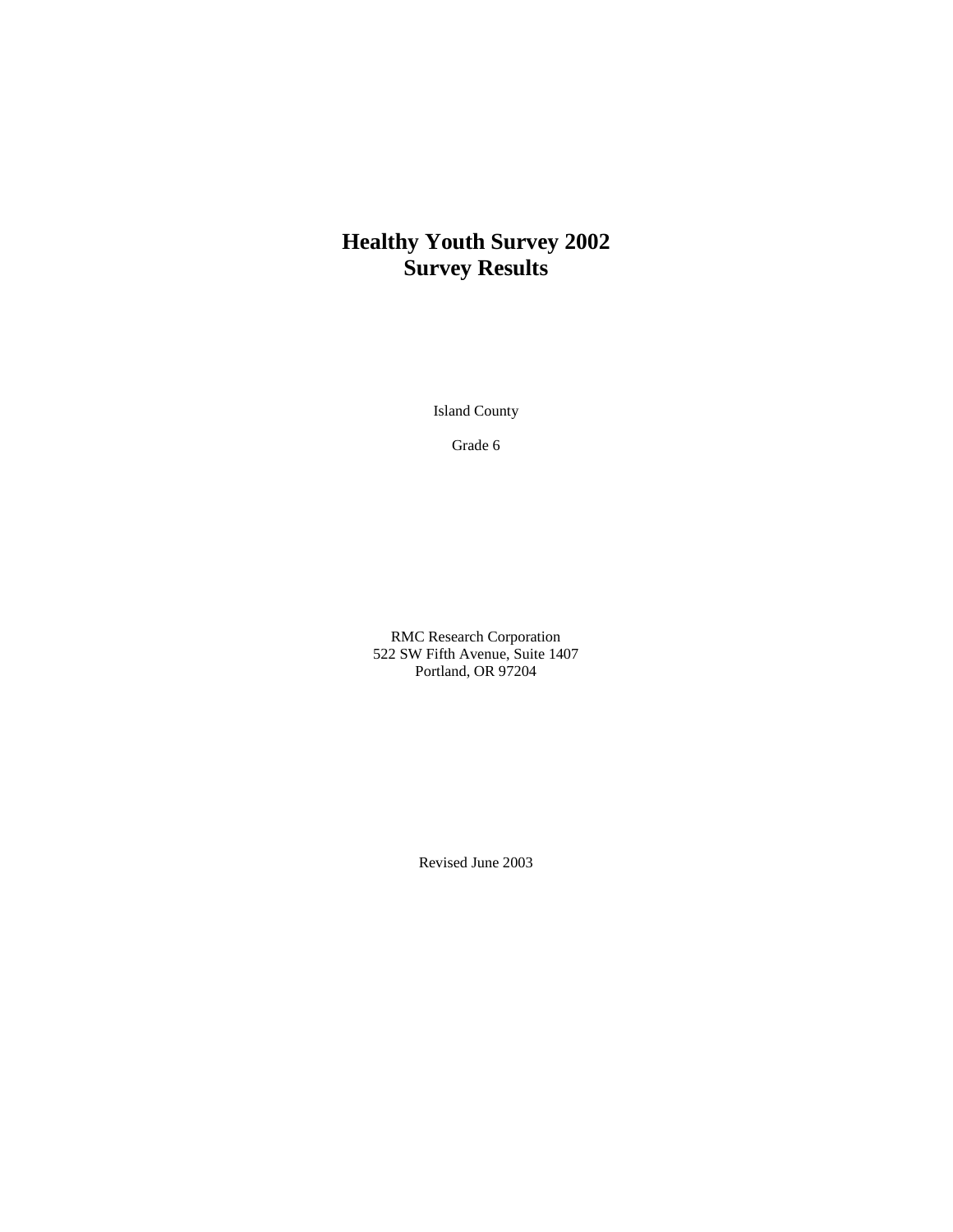# **Contents**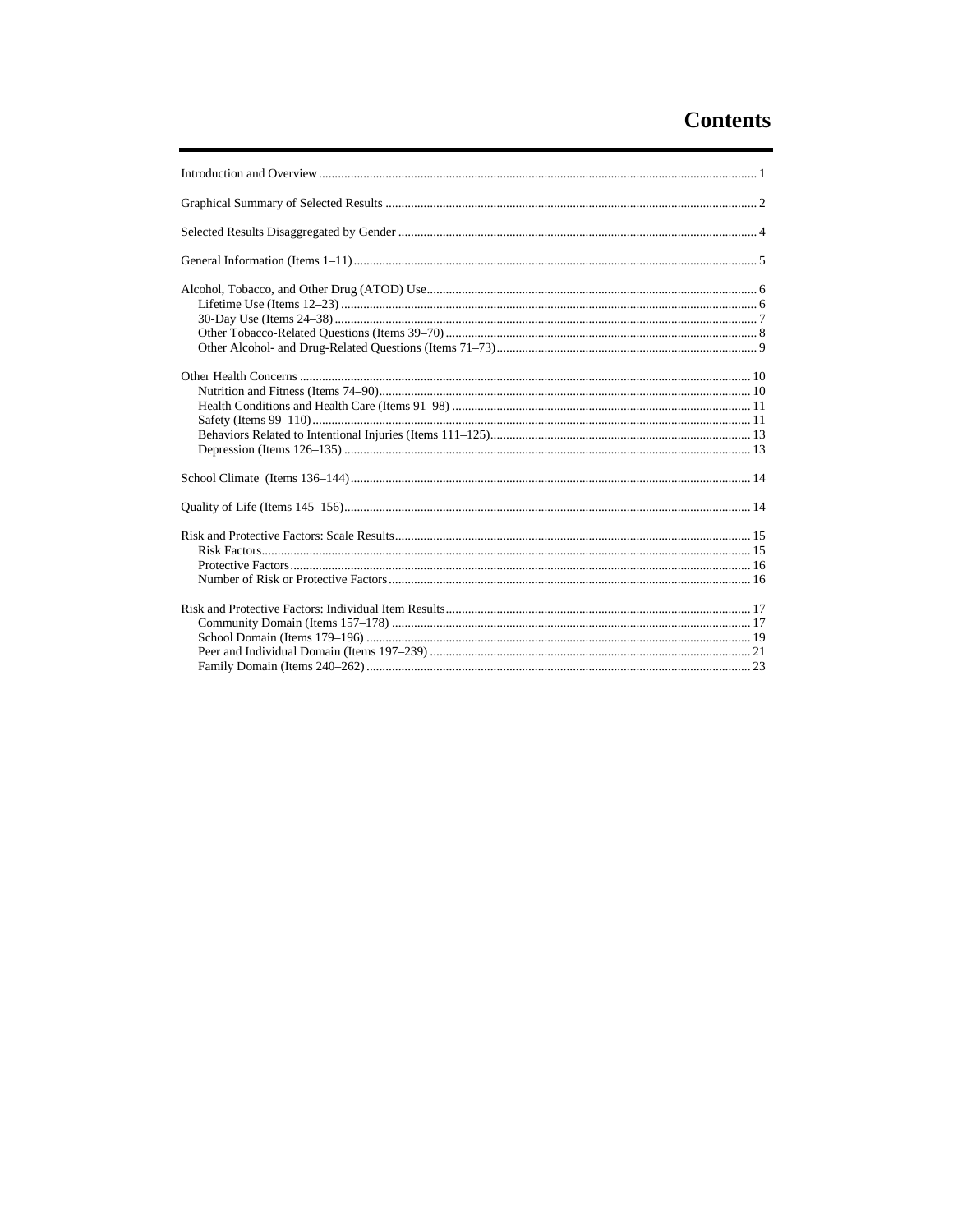## **Healthy Youth Survey 2002 Survey Results**

*Island County, Grade 6*

| Number of students surveyed:            | 588            |  |
|-----------------------------------------|----------------|--|
| Number of valid responses:              | 578            |  |
| <b>Number of participating schools:</b> | $\overline{4}$ |  |
| County response rate:                   | 73%            |  |

The impact of adolescent health risk behaviors remains a primary concern of citizens throughout the country. Many health problems experienced by adolescents are caused by a very few preventable behaviors. Patterns of alcohol, tobacco, and other drug (ATOD) use and related risk behaviors are often formed during adolescence. These patterns play an important role in health throughout adulthood.

This report presents results from the fall 2002 Healthy Youth Survey in Washington State. For each item, local results appear in the first two columns and statewide results appear in the second two columns. The number of valid responses ("*n*") appears in parentheses for each item. Survey items covering the same topics are grouped together (the item numbering is specific to this report and does not necessarily reflect the item order on the actual survey). The bulleted points and graphs included at the beginning of this report highlight selected findings from the report. Additional information may be found in the *Interpretive Guide* that accompanied this report.

### **Key to the Notes**

The survey was administered in 3 versions. Forms A and B were administered to students in Grades 8, 10, and 12. These two forms contained a core set of common items and additional items unique to each form. Form C was administered to students in Grade 6. This form consisted primarily of questions drawn from Forms A and B but also included some unique items. Several items on each form were optional at the discretion of the school; schools that did not administer the optional questions tore off the last page of the survey booklet. The following notes are used throughout this report to document the differences between the items on different versions and note the optional items:

 $A =$  wording on Form  $A$ 

B = wording on Form B

 $C =$  wording on Form  $C$ 

 $\degree$  = answer choices presented in a different order on one or more versions of the survey

† = optional item

### **Highlights of the Local Results**

Your students and students statewide reported the following behaviors and attitudes:

|                |                                                              |      | Your students |      | Statewide          |
|----------------|--------------------------------------------------------------|------|---------------|------|--------------------|
| $\blacksquare$ | Smoking cigarettes in the past 30 days (see item 25)         | 1.4% | $(\pm 1.0\%)$ |      | 2.2% $(\pm 0.4\%)$ |
| $\blacksquare$ | Drinking alcohol in the past 30 days (see item 31)           | 2.2  | $(\pm 1.2)$   | 3.8  | $(\pm 0.7)$        |
| $\blacksquare$ | Using marijuana or hashish in the past 30 days (see item 32) | 0.7  | $(\pm 0.7)$   | 1.3  | $(\pm 0.4)$        |
| $\blacksquare$ | Being bullied in the past 30 days (see item 136)             | 27.1 | $(\pm 3.7)$   | 31.0 | $(\pm 1.4)$        |
| $\blacksquare$ | Enjoyed being in school over the past year (see item 182)    | 54.9 | $(\pm 4.1)$   | 57.2 | $(\pm 1.9)$        |
| $\blacksquare$ | Feeling safe at school (see item 193)                        | 89.6 | $(\pm 2.5)$   | 90.0 | $(\pm 1.0)$        |

Healthy Youth Survey 2002 Survey Results 1 RMC Research CorporationPortland, OR *See page 1 for a key to the notes (A, B, C,* °*, †)*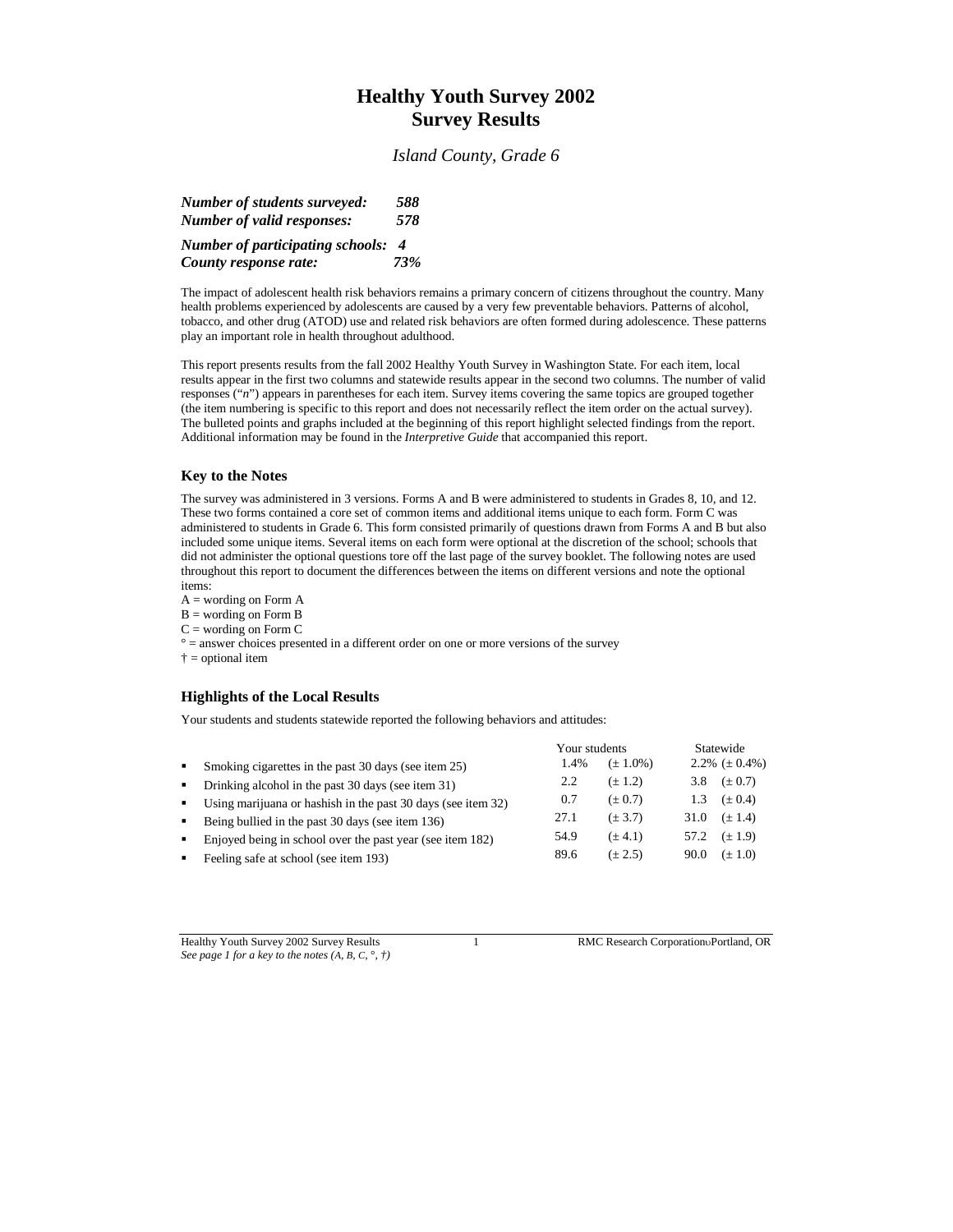

### **Risk and Protective Factors**

*See page 1 for a key to the notes (A, B, C,* °*, †)*

Healthy Youth Survey 2002 Survey Results 2 RMC Research Corporation Portland, OR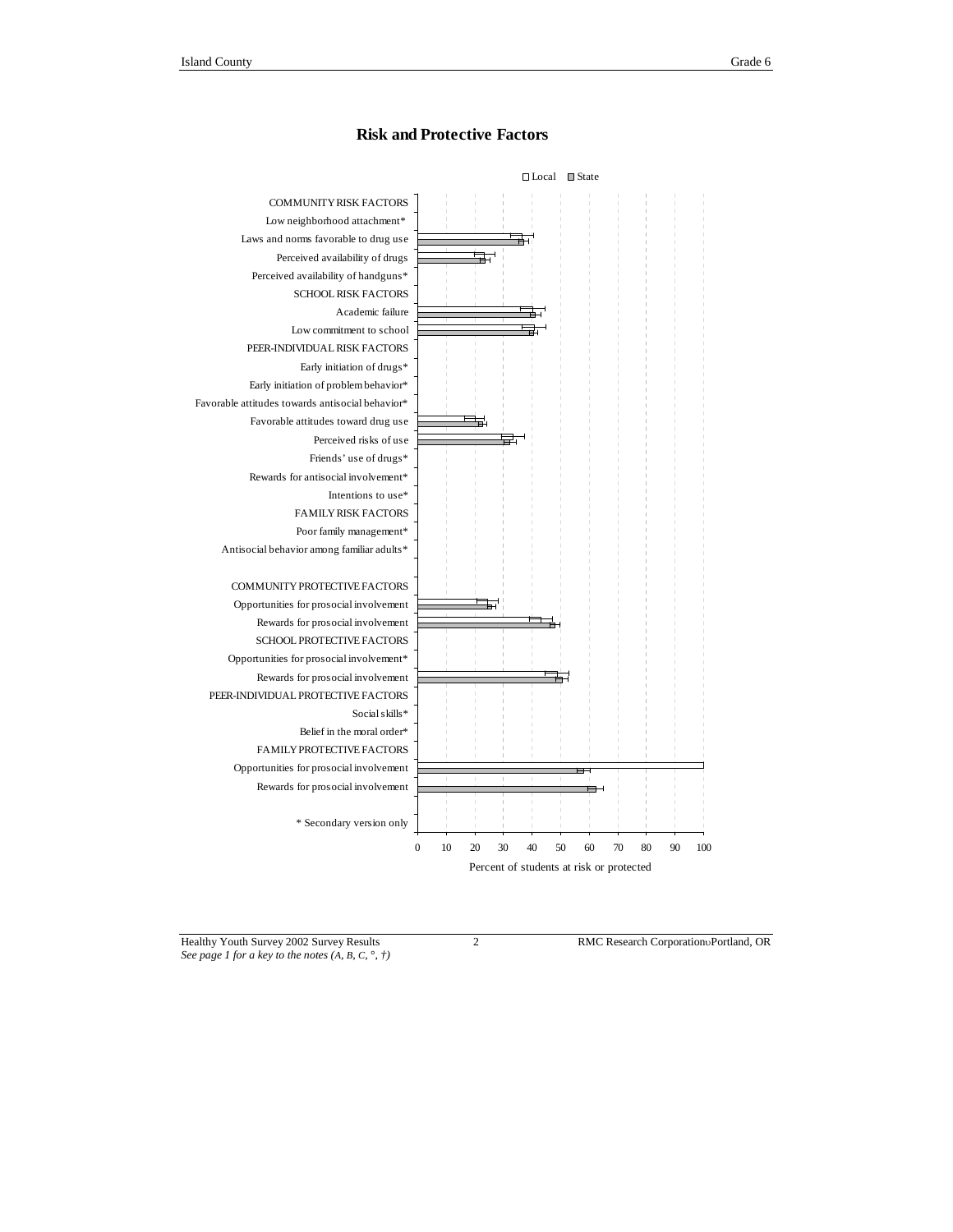



**Substance Use and Weapon Carrying in the Past 30 Days**





Healthy Youth Survey 2002 Survey Results 3 RMC Research Corporation Portland, OR *See page 1 for a key to the notes (A, B, C,* °*, †)*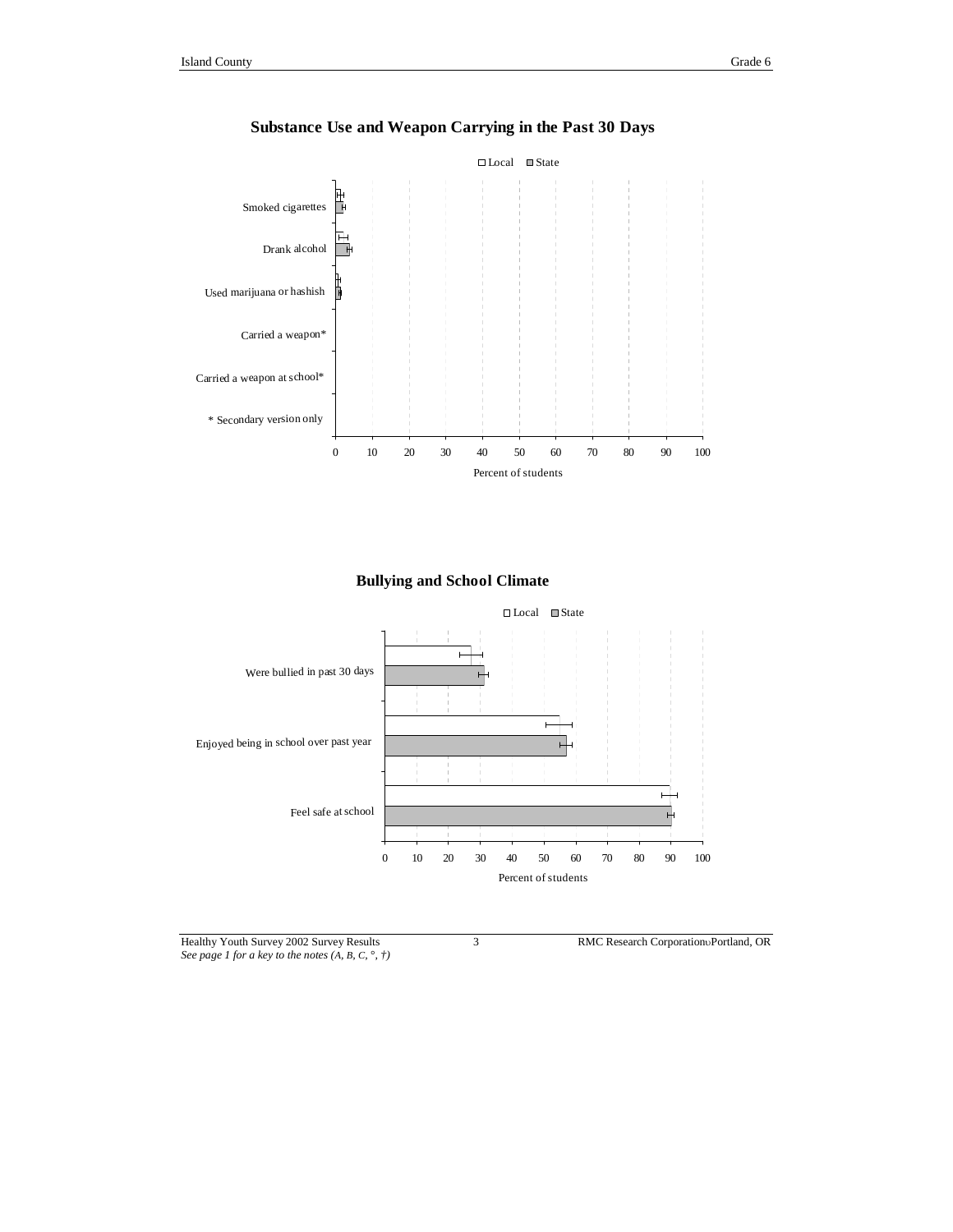## **Selected Results Disaggregated by Gender**

| 25.  | During the past 30 days, on how many days did you smoke<br>cigarettes?                                                | Local<br>$(n = \ast)$ |               | <b>State</b><br>$(n = 7,673)$ |       |  |  |
|------|-----------------------------------------------------------------------------------------------------------------------|-----------------------|---------------|-------------------------------|-------|--|--|
|      |                                                                                                                       | Female                | Male          | Female                        | Male  |  |  |
|      | None                                                                                                                  | $* * 9'_{0}$          | $* * 96$      | 98.2%                         | 97.4% |  |  |
|      | 1 or more                                                                                                             | $* *$                 | $\ast$ $\ast$ | 1.8                           | 2.6   |  |  |
|      | <i>Note</i> . Results are suppressed if any cell represents fewer than 15 students; $p = *$ from a chi-square test.   |                       |               |                               |       |  |  |
| 31.  | During the past 30 days, on how many days did you drink a                                                             | Local                 |               | <b>State</b>                  |       |  |  |
|      | glass, can or bottle of alcohol (beer, wine, wine coolers,<br>hard liquor)?                                           | $(n = \ast)$          |               | $(n = 7,615)$                 |       |  |  |
|      |                                                                                                                       | Female                | Male          | Female                        | Male  |  |  |
|      | None                                                                                                                  | $* * 96$              | $*$ * %       | 97.1%                         | 95.4% |  |  |
|      | 1 or more                                                                                                             | $\ast$ $\ast$         | $* *$         | 3.0                           | 4.6   |  |  |
|      | <i>Note</i> . Results are suppressed if any cell represents fewer than 15 students; $p = *$ from a chi-square test.   |                       |               |                               |       |  |  |
|      |                                                                                                                       | Local                 |               | <b>State</b>                  |       |  |  |
| 136. | In the last 30 days, how often have you been bullied?                                                                 | $(n = 556)$           |               | $(n = 7,504)$                 |       |  |  |
|      |                                                                                                                       | Female                | Male          | Female                        | Male  |  |  |
|      | I have not been bullied                                                                                               | 73.5%                 | 72.1%         | 71.4%                         | 66.4% |  |  |
|      | Once or more                                                                                                          | 26.5                  | 27.9          | 28.6                          | 33.6  |  |  |
|      | <i>Note</i> . Results are suppressed if any cell represents fewer than 15 students; $p = .72$ from a chi-square test. |                       |               |                               |       |  |  |
|      |                                                                                                                       | Local                 |               | <b>State</b>                  |       |  |  |
| 193. | I feel safe at my school.                                                                                             | $(n = 567)$           |               | $(n = 7,807)$                 |       |  |  |
|      |                                                                                                                       | Female                | Male          | Female                        | Male  |  |  |
|      | N <sub>o</sub>                                                                                                        | 9.8%                  | 11.1%         | 7.8%                          | 12.1% |  |  |
|      | Yes                                                                                                                   | 90.2                  | 88.9          | 92.2                          | 87.9  |  |  |

*Note*. Results are suppressed if any cell represents fewer than 15 students;  $p = .62$  from a chi-square test.

*See page 1 for a key to the notes (A, B, C,* °*, †)*

Healthy Youth Survey 2002 Survey Results 4 RMC Research CorporationPortland, OR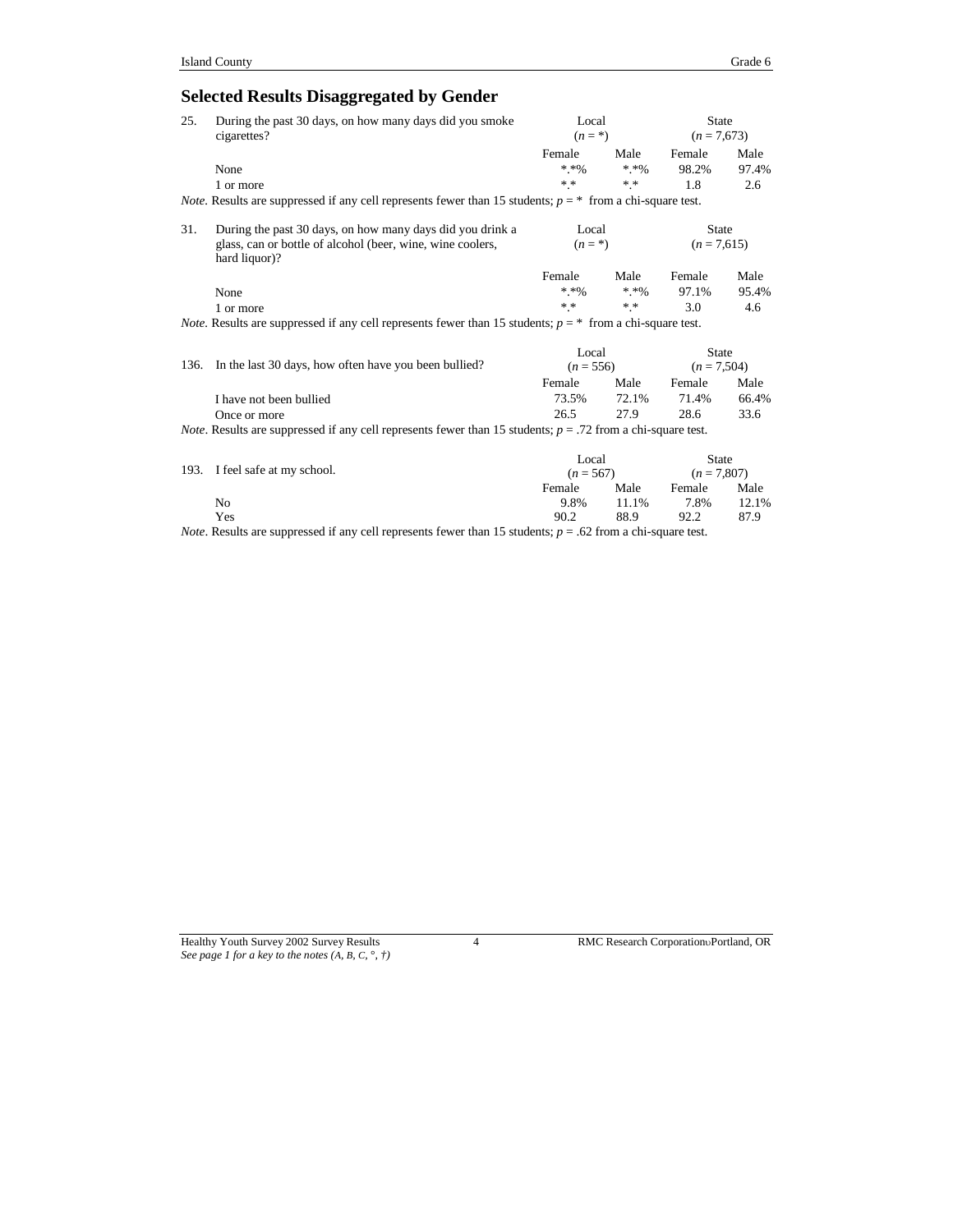### **General Information**

[Item 1 appears only on the secondary version of the survey.]

|    |                                                               | Local       |               | State         |                     |  |               |
|----|---------------------------------------------------------------|-------------|---------------|---------------|---------------------|--|---------------|
| 2. | How old are you?                                              | $(n = 578)$ |               |               |                     |  | $(n = 7,901)$ |
|    | a. 10 or younger                                              | 2.9%        | $(\pm 1.4\%)$ |               | 1.5% $(\pm 0.3\%)$  |  |               |
|    | b.11                                                          | 72.5        | $(\pm 3.6)$   |               | 71.9 $(\pm 1.8)$    |  |               |
|    | c. 12                                                         | 23.5        | $(\pm 3.4)$   | 25.0          | $(\pm 1.8)$         |  |               |
|    | d. 13                                                         | 0.9         | $(\pm 0.8)$   | 1.4           | $(\pm 0.4)$         |  |               |
|    | e. 14                                                         | 0.0         | $(\pm 0.0)$   | $0.2\,$       | $(\pm 0.2)$         |  |               |
|    | f. 15 or older                                                | 0.2         | $(\pm 0.3)$   | 0.1           | $(\pm 0.0)$         |  |               |
|    |                                                               | Local       |               |               | <b>State</b>        |  |               |
| 3. | Are you:                                                      | $(n = 576)$ |               |               | $(n = 7,913)$       |  |               |
|    | a. Female                                                     | 52.3%       | $(\pm 4.1\%)$ |               | 50.8% $(\pm 1.3\%)$ |  |               |
|    | b. Male                                                       | 47.7        | $(\pm 4.1)$   |               | 49.2 $(\pm 1.3)$    |  |               |
| 4. | How do you describe yourself? (Select one or more             | Local       |               |               | State               |  |               |
|    | responses.)                                                   | $(n = 546)$ |               | $(n = 7,623)$ |                     |  |               |
|    | a. Asian or Asian American                                    | 7.1%        | $(\pm 2.2\%)$ |               | 7.4% $(\pm 2.1\%)$  |  |               |
|    | b. American Indian or Alaskan Native                          | 7.5         | $(\pm 2.2)$   | 4.5           | $(\pm 0.7)$         |  |               |
|    | c. Black or African-American                                  | 2.2         | $(\pm 1.2)$   | 2.6           | $(\pm 0.6)$         |  |               |
|    | d. Hispanic or Latino/Latina                                  | 4.0         | $(\pm 1.6)$   | 9.3           | $(\pm 3.0)$         |  |               |
|    | e. Native Hawaiian or other Pacific Islander                  | 2.2         | $(\pm 1.2)$   | 1.3           | $(\pm 0.3)$         |  |               |
|    | f. White or Caucasian                                         | 44.3        | $(\pm 4.2)$   | 49.7          | $(\pm 3.3)$         |  |               |
|    | g. Other                                                      | 26.6        | $(\pm 3.7)$   | 19.2          | $(\pm 2.2)$         |  |               |
|    | More than one race/ethnicity marked                           | 6.0         | $(\pm 2.0)$   | 5.9           | $(\pm 0.8)$         |  |               |
|    | [Item 5 appears only on the secondary version of the survey.] |             |               |               |                     |  |               |
|    |                                                               | Local       |               |               | State               |  |               |
| 6. | What language is usually spoken in the home?                  | $(n = 555)$ |               |               | $(n = 7,823)$       |  |               |
|    | a. English                                                    | 95.1%       | $(\pm 1.8\%)$ |               | 84.7% $(\pm 3.0\%)$ |  |               |
|    | b. Spanish                                                    | 1.6         | $(\pm 1.1)$   | 8.3           | $(\pm 3.0)$         |  |               |
|    | c. Other                                                      | 3.2         | $(\pm 1.5)$   | 7.0           | $(\pm 2.0)$         |  |               |

[Items 7–10 appear only on the secondary version of the survey.]

|                                                 |                                  |               | <b>State</b>        |
|-------------------------------------------------|----------------------------------|---------------|---------------------|
| How honest were you in filling out this survey? | $(n = 526)$                      |               | $(n = 6.951)$       |
| a. I was very honest                            | 90.9%                            | $(\pm 2.5\%)$ | 88.8% $(\pm 1.1\%)$ |
| b. I was honest pretty much of the time         | 8.4                              | $(\pm 2.4)$   | 9.6 $(\pm 0.9)$     |
| c. I was honest some of the time                | 0.8                              | $(\pm 0.7)$   | $(\pm 0.4)$<br>1.6  |
| d. I was honest once in a while                 | Surveys pulled<br>Surveys pulled |               |                     |
| e. I was not honest at all                      |                                  |               |                     |
|                                                 |                                  |               | Local               |

*See page 1 for a key to the notes (A, B, C,* °*, †)*

Healthy Youth Survey 2002 Survey Results 5 8 RMC Research Corporation Portland, OR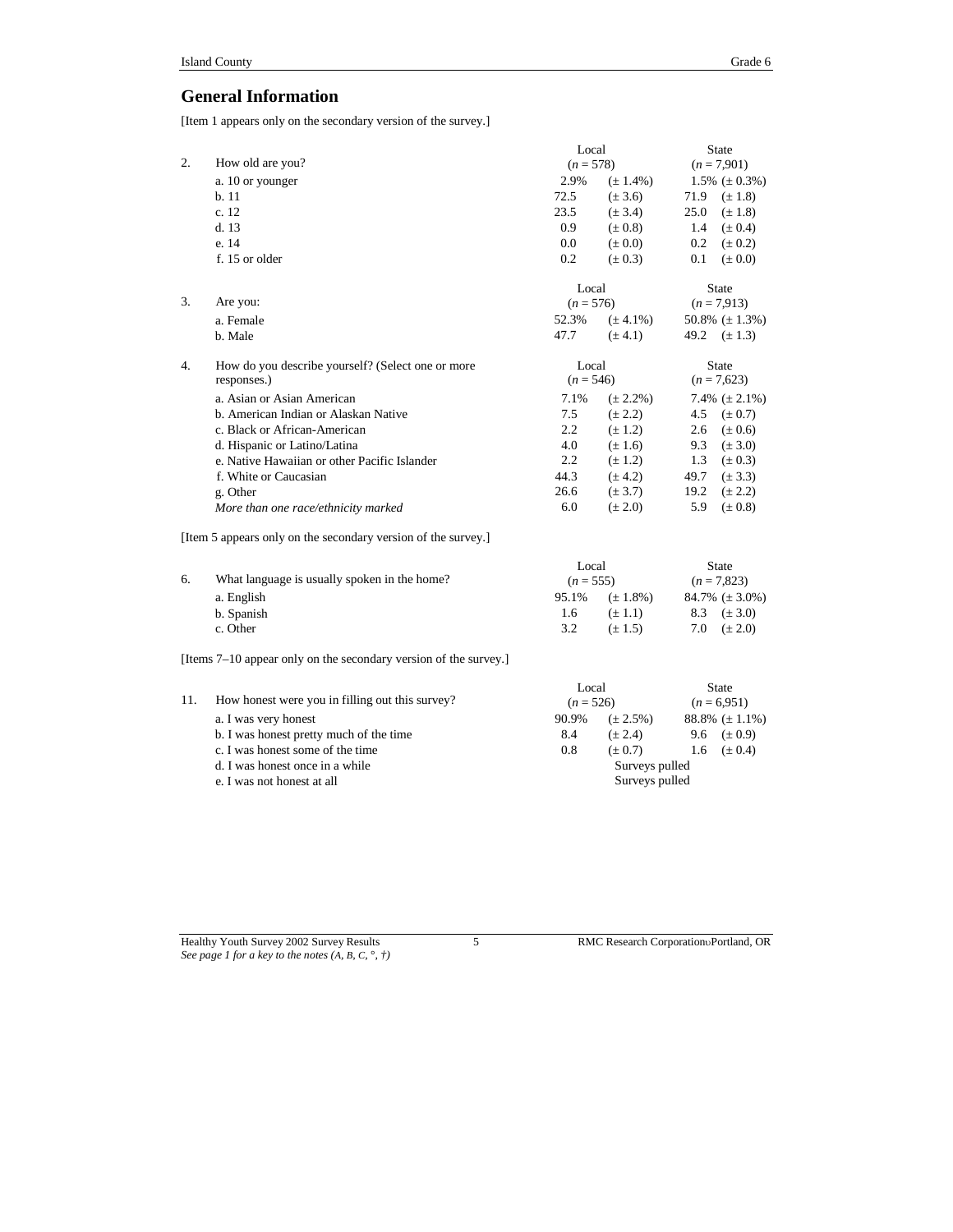### **Alcohol, Tobacco, and Other Drug Use**

Alcohol, tobacco, and other drug use has been a major concern in this country for many years. The consequences of ATOD use are well known. In the short term, ATOD use interferes with positive physical, emotional, and social development. In the long term, ATOD use is associated with delinquency and criminal activity, unintended injuries, and a variety of health complications including shorter life expectancy. The economic costs of ATOD use are enormous (in Washington State an estimated \$1.81 billion in 1990 and \$2.54 billion in 1996). Tobacco use is the world's leading cause of preventable death, disease, and disability. This section provides information about lifetime ATOD use (which in part reflects experimental use), use in the past 30 days (i.e., current use), other tobacco-related questions, and other alcohol- and drug-related questions.

### **Lifetime Use**

[Item 12 appears only on the secondary version of the survey.]

| 13. | Have you ever smoked a whole cigarette? (Computed from<br>Local<br>$(n = 556)$<br>item $42$ or $43$ .) |             |               | <b>State</b><br>$(n = 7,582)$ |                     |              |  |
|-----|--------------------------------------------------------------------------------------------------------|-------------|---------------|-------------------------------|---------------------|--------------|--|
|     | a. No                                                                                                  | 96.2%       | $(\pm 1.6\%)$ |                               | 93.7% $(\pm 1.0\%)$ |              |  |
|     | b. Yes                                                                                                 | 3.8         | $(\pm 1.6)$   |                               | 6.3 $(\pm 1.0)$     |              |  |
|     | [Items 14 and 15 appear only on the secondary version of the survey.]                                  |             |               |                               |                     |              |  |
| 16. | Have you ever had more than a sip or two of beer, wine, or                                             | Local       |               |                               | <b>State</b>        |              |  |
|     | hard liquor (for example: vodka, whiskey, or gin)?<br>(Computed from item 216 or 217.)                 | $(n = 553)$ |               |                               | $(n = 7,608)$       |              |  |
|     | a. No                                                                                                  | 68.5%       | $(\pm 3.9\%)$ |                               | 67.4% $(\pm 1.9\%)$ |              |  |
|     | b. Yes                                                                                                 | 31.5        | $(\pm 3.9)$   |                               | 32.7 $(\pm 1.9)$    |              |  |
| 17. | Have you ever smoked marijuana? (Computed from item                                                    | Local       |               |                               |                     | <b>State</b> |  |
|     | 213 or 214.)<br>$(n = 555)$                                                                            |             |               | $(n = 7,612)$                 |                     |              |  |
|     | a. No                                                                                                  | 97.8%       | $(\pm 1.2\%)$ |                               | 96.6% $(\pm 0.5\%)$ |              |  |
|     | b. Yes                                                                                                 | $2.2\,$     | $(\pm 1.2)$   |                               | 3.4 $(\pm 0.5)$     |              |  |
|     | [Items 18-21 appear only on the secondary version of the survey.]                                      |             |               |                               |                     |              |  |
| 22. | Have you ever, even once in your lifetime, used inhalants                                              | Local       |               |                               | <b>State</b>        |              |  |
|     | (things you sniff to get high)?                                                                        | $(n = 558)$ |               |                               | $(n = 7,586)$       |              |  |
|     | a. Yes                                                                                                 | 2.7%        | $(\pm 1.3\%)$ |                               | 3.6% $(\pm 0.6\%)$  |              |  |
|     | b. No                                                                                                  | 97.3        | $(\pm 1.3)$   |                               | 96.4 $(\pm 0.6)$    |              |  |
| 23. | Have you ever, even once in your lifetime, used other illegal                                          | Local       |               |                               | <b>State</b>        |              |  |
|     | drugs?                                                                                                 | $(n = 555)$ |               |                               | $(n = 7,581)$       |              |  |
|     | a. Yes                                                                                                 | 1.6%        | $(\pm 1.1\%)$ |                               | 3.3% $(\pm 0.6\%)$  |              |  |
|     | b. No                                                                                                  | 98.4        | $(\pm 1.1)$   |                               | 96.7 $(\pm 0.6)$    |              |  |

*See page 1 for a key to the notes (A, B, C,* °*, †)*

Healthy Youth Survey 2002 Survey Results 6 RMC Research Corporation Portland, OR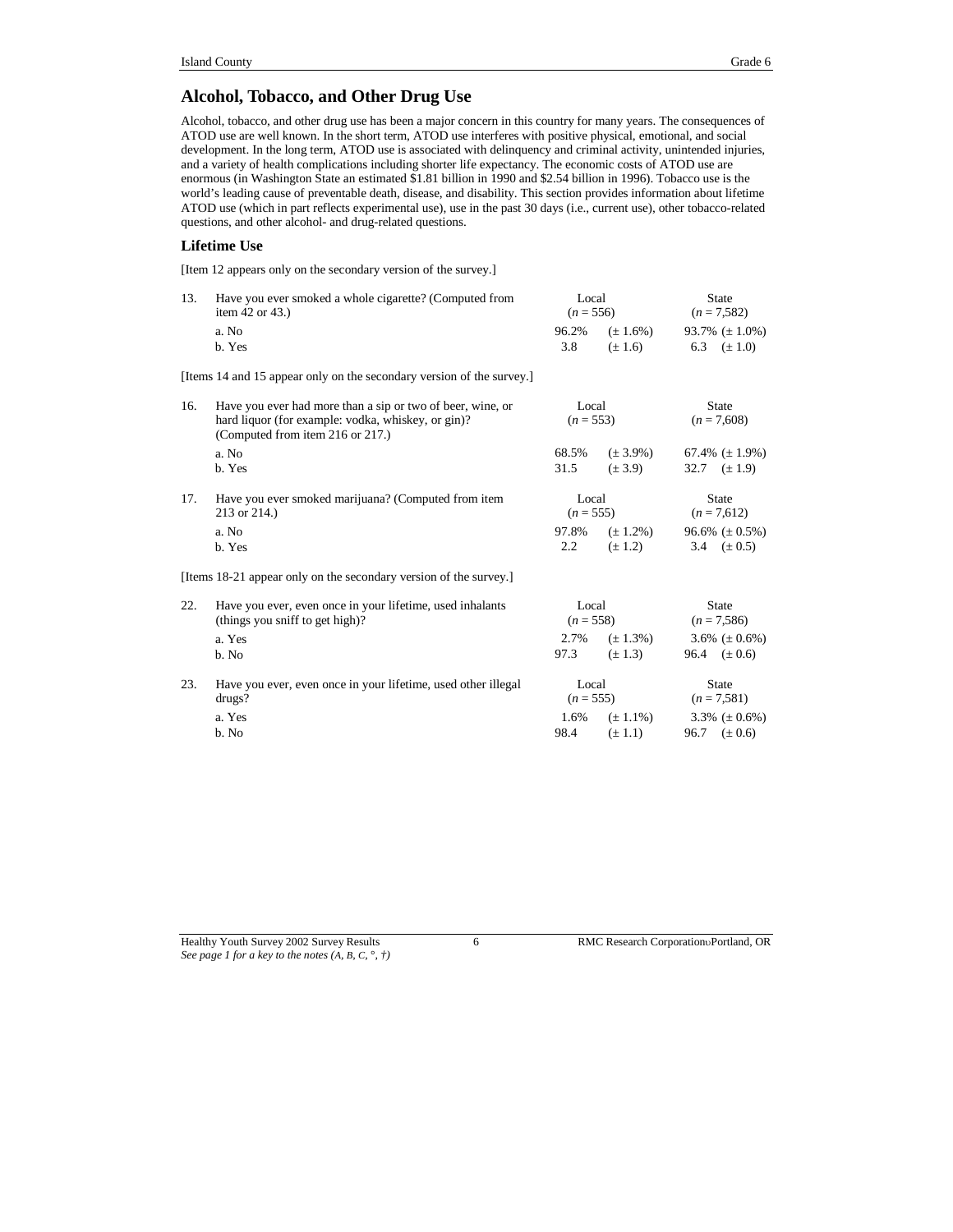### **30-Day Use (Use in the Past 30 Days)**

[Item 24 appears only on the secondary version of the survey.]

### *During the past 30 days, on how many days did you:*

|     |                                                                   |             | Local         |               | <b>State</b>        |
|-----|-------------------------------------------------------------------|-------------|---------------|---------------|---------------------|
| 25. | Smoke cigarettes?                                                 |             | $(n = 564)$   |               | $(n = 7,710)$       |
|     | a. None                                                           | 98.6%       | $(\pm 1.0\%)$ |               | 97.8% $(\pm 0.4\%)$ |
|     | $b. 1-2$ days                                                     | 0.7         | $(\pm 0.7)$   | 1.3           | $(\pm 0.3)$         |
|     | c. $3-5$ days                                                     | 0.0         | $(\pm 0.0)$   | 0.4           | $(\pm 0.1)$         |
|     | $d. 6-9$ days                                                     | 0.2         | $(\pm 0.4)$   | 0.2           | $(\pm 0.1)$         |
|     | e. 10-29 days                                                     | 0.2         | $(\pm 0.4)$   | 0.1           | $(\pm 0.1)$         |
|     | f. All 30 days                                                    | 0.4         | $(\pm 0.5)$   | 0.3           | $(\pm 0.1)$         |
|     | Any use in past 30 days                                           | 1.4         | $(\pm 1.0)$   | 2.2           | $(\pm 0.4)$         |
| 26. | Chew tobacco or use snuff? $A,C$ / Use chewing tobacco, snuff,    | Local       |               |               | State               |
|     | or dip? $B^B$                                                     | $(n = 562)$ |               |               | $(n = 7,670)$       |
|     | a. None                                                           | 98.9%       | $(\pm 0.8\%)$ |               | 99.0% $(\pm 0.3\%)$ |
|     | $b. 1-2$ days                                                     | 0.2         | $(\pm 0.4)$   | 0.6           | $(\pm 0.2)$         |
|     | c. $3-5$ days                                                     | 0.2         | $(\pm 0.4)$   | 0.1           | $(\pm 0.1)$         |
|     | $d. 6-9$ days                                                     | 0.2         | $(\pm 0.4)$   | 0.1           | $(\pm 0.1)$         |
|     | e. 10-29 days                                                     | 0.2         | $(\pm 0.4)$   | 0.1           | $(\pm 0.1)$         |
|     | f. All 30 days                                                    | 0.4         | $(\pm 0.5)$   | 0.1           | $(\pm 0.1)$         |
|     | Any use in past 30 days                                           | 1.1         | $(\pm 0.8)$   | 1.0           | $(\pm 0.3)$         |
|     | [Items 27–30 appear only on the secondary version of the survey.] |             |               |               |                     |
| 31. | Drink a glass, can or bottle of alcohol (beer, wine, wine         | Local       |               |               | <b>State</b>        |
|     | coolers, hard liquor)?                                            | $(n = 557)$ |               | $(n = 7,650)$ |                     |
|     | a. None                                                           | 97.9%       | $(\pm 1.2\%)$ |               | 96.2% $(\pm 0.7\%)$ |
|     | $b. 1-2$ days                                                     | 1.3         | $(\pm 0.9)$   | 2.6           | $(\pm 0.5)$         |
|     | c. $3-5$ days                                                     | 0.2         | $(\pm 0.4)$   | 0.6           | $(\pm 0.2)$         |
|     | $d. 6-9$ days                                                     | 0.2         | $(\pm 0.4)$   | 0.1           | $(\pm 0.1)$         |
|     | e. 10 or more days                                                | 0.5         | $(\pm 0.6)$   | 0.4           | $(\pm 0.2)$         |
|     | Any use in past 30 days                                           | 2.2         | $(\pm 1.2)$   | 3.8           | $(\pm 0.7)$         |
|     |                                                                   | Local       |               |               | <b>State</b>        |
| 32. | Use marijuana or hashish (grass, hash, pot)?                      | $(n = 554)$ |               |               | $(n = 7,633)$       |
|     | a. None                                                           | 99.3%       | $(\pm 0.7\%)$ |               | 98.7% $(\pm 0.4\%)$ |
|     | $b. 1-2$ days                                                     | 0.0         | $(\pm 0.0)$   | 0.6           | $(\pm 0.3)$         |
|     | c. $3-5$ days                                                     | 0.4         | $(\pm 0.5)$   | 0.3           | $(\pm 0.1)$         |

| a. None                 | 99.3% | $(\pm 0.7\%)$ | 98.7% $(\pm 0.4\%$ |
|-------------------------|-------|---------------|--------------------|
| $b. 1-2$ days           | 0.0   | $(\pm 0.0)$   | $(\pm 0.3)$<br>0.6 |
| c. $3-5$ days           | 0.4   | $(\pm 0.5)$   | $(\pm 0.1)$<br>0.3 |
| d. $6-9$ days           | 0.0   | $(\pm 0.0)$   | $(\pm 0.1)$<br>0.2 |
| e. 10 or more days      | 0.4   | $(\pm 0.5)$   | $(\pm 0.2)$<br>0.3 |
| Any use in past 30 days | 0.7   | $(\pm 0.7)$   | $(\pm 0.4)$<br>1.3 |

[Items 33–38 appear only on the secondary version of the survey.]

Healthy Youth Survey 2002 Survey Results 7 RMC Research Corporation Portland, OR *See page 1 for a key to the notes (A, B, C,* °*, †)*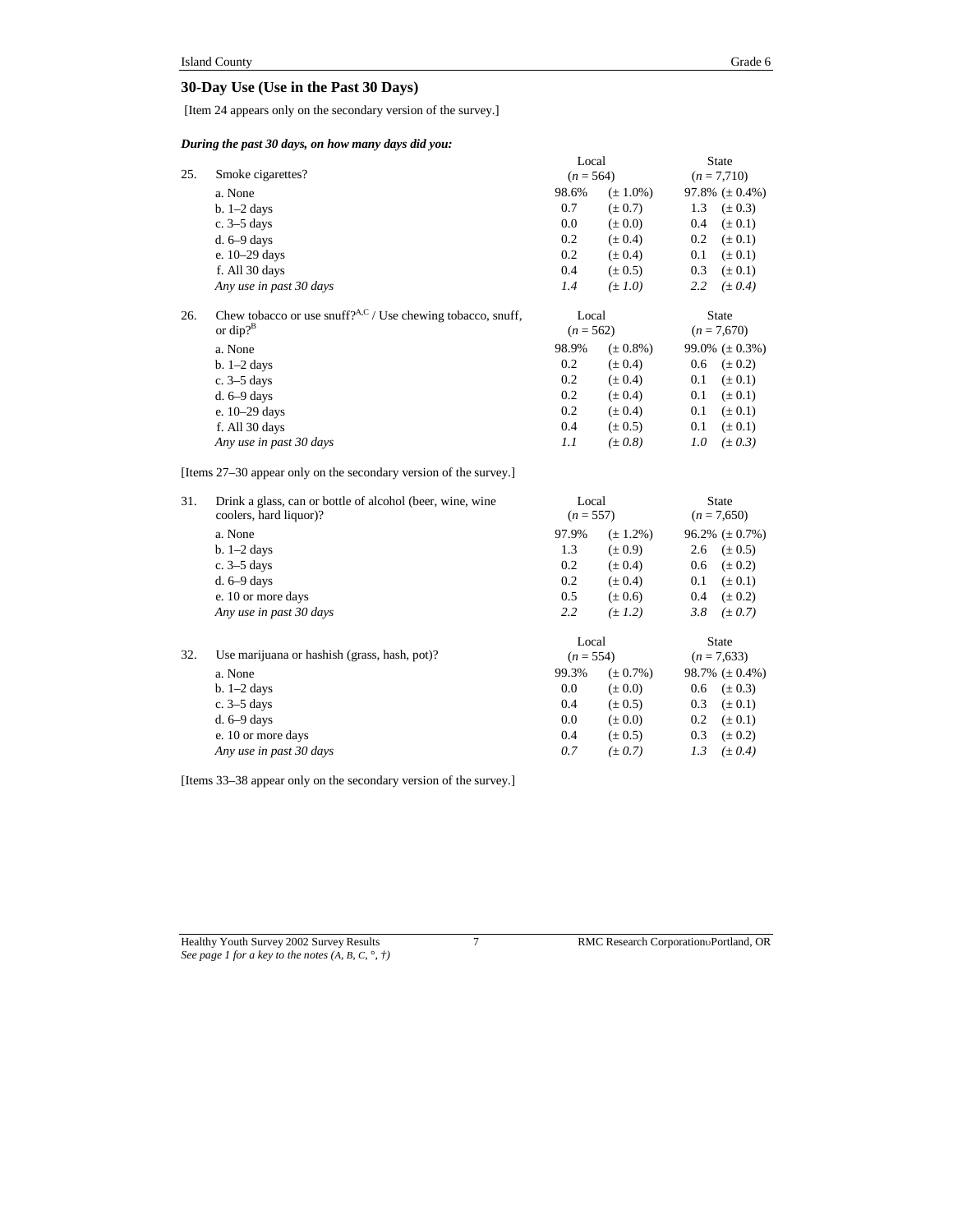### **Other Tobacco-Related Questions**

| 39. | Have you ever smoked cigarettes every day for 30 days?                                                                     | Local<br>$(n = 522)$ |                      |               | <b>State</b><br>$(n = 6,823)$ |
|-----|----------------------------------------------------------------------------------------------------------------------------|----------------------|----------------------|---------------|-------------------------------|
|     | a. No                                                                                                                      | 96.9%                | $(\pm 1.5\%)$        |               | 93.7% $(\pm 0.6\%)$           |
|     | b. Yes                                                                                                                     | 3.1                  | $(\pm 1.5)$          | 6.3           | $(\pm 0.6)$                   |
|     | <i>Note.</i> Results may be suppressed for some students due to irregularities in the elementary Spanish language version. |                      |                      |               |                               |
| 40. | If one of your best friends offered you a cigarette, would<br>you smoke it?                                                |                      | Local<br>$(n = 555)$ |               | <b>State</b><br>$(n = 7,448)$ |
|     | a. Definitely no                                                                                                           | 93.5%                | $(\pm 2.1\%)$        |               | 89.2% $(\pm 1.0\%)$           |
|     | b. Probably no                                                                                                             | 4.5                  | $(\pm 1.7)$          | 8.0           | $(\pm 0.7)$                   |
|     | c. Probably yes                                                                                                            | 1.4                  | $(\pm 1.0)$          | 2.0           | $(\pm 0.4)$                   |
|     | d. Definitely yes                                                                                                          | 0.5                  | $(\pm 0.6)$          | 0.8           | $(\pm 0.2)$                   |
| 41. | Do you think that you will smoke a cigarette anytime in the<br>next year?                                                  | Local<br>$(n = 553)$ |                      |               | State<br>$(n = 7,414)$        |
|     | a. Definitely no                                                                                                           | 88.3%                | $(\pm 2.7\%)$        |               | $86.0\%~(\pm 1.3\%)$          |
|     | b. Probably no                                                                                                             | 9.6                  | $(\pm 2.5)$          | 10.3          | $(\pm 1.0)$                   |
|     | c. Probably yes                                                                                                            | 1.5                  | $(\pm 1.0)$          | 2.7           | $(\pm 0.5)$                   |
|     | d. Definitely yes                                                                                                          | 0.7                  | $(\pm 0.7)$          | 1.1           | $(\pm 0.2)$                   |
|     | [Item 42 appears only on the secondary version of the survey.]                                                             |                      |                      |               |                               |
| 43. | How old were you the first time you smoked a whole                                                                         | Local                |                      |               | <b>State</b>                  |
|     | cigarette?                                                                                                                 | $(n = 556)$          |                      | $(n = 7,560)$ |                               |
|     | a. Never have                                                                                                              | 96.2%                | $(\pm 1.6\%)$        |               | 93.8% $(\pm 1.0\%)$           |
|     | b. 10 or younger                                                                                                           | 3.4                  | $(\pm 1.5)$          | 4.4           | $(\pm 0.8)$                   |
|     | c. 11                                                                                                                      | 0.4                  | $(\pm 0.5)$          | 1.5           | $(\pm 0.3)$                   |
|     | d.12                                                                                                                       | 0.0                  | $(\pm 0.0)$          | 0.2           | $(\pm 0.1)$                   |
|     | e. 13 or older                                                                                                             | 0.0                  | $(\pm 0.0)$          | 0.2           | $(\pm 0.1)$                   |
|     | [Item 44 appears only on the secondary version of the survey.]                                                             |                      |                      |               |                               |
| 45. | Do you think young people risk harming themselves if they                                                                  | Local                |                      |               | <b>State</b>                  |
|     | smoke from $1-5$ cigarettes per day? <sup>B</sup> (one to five cigarettes<br>a day?) $^{\circ}$                            | $(n = 540)$          |                      |               | $(n = 7,177)$                 |
|     | a. Definitely no                                                                                                           | 2.4%                 | $(\pm 1.3\%)$        |               | 5.6% $(\pm 0.8\%)$            |
|     | b. Probably no                                                                                                             | 5.4                  | $(\pm 1.9)$          | 5.1           | $(\pm 0.7)$                   |
|     | c. Probably yes                                                                                                            | 32.2                 | $(\pm 3.9)$          | 27.9          | $(\pm 1.1)$                   |
|     | d. Definitely yes                                                                                                          | 60.0                 | $(\pm 4.1)$          | 61.5          | $(\pm 1.9)$                   |
| 46. | During the past year, did you practice ways to say NO to                                                                   | Local                |                      |               | State                         |
|     | tobacco in any of your classes (for example: by role<br>playing)?                                                          | $(n = 570)$          |                      |               | $(n = 7,839)$                 |
|     | a. Yes                                                                                                                     | 65.4%                | $(\pm 3.9\%)$        |               | 62.6% $(\pm 6.0\%)$           |
|     | b. No                                                                                                                      | 22.6                 | $(\pm 3.4)$          | 23.8          | $(\pm 4.2)$                   |
|     | c. Not sure                                                                                                                | 11.9                 | $(\pm 2.7)$          | 13.5          | $(\pm 2.1)$                   |

[Items 47–52 appear only on the secondary version of the survey.]

*See page 1 for a key to the notes (A, B, C,* °*, †)*

Healthy Youth Survey 2002 Survey Results 8 8 RMC Research Corporation Portland, OR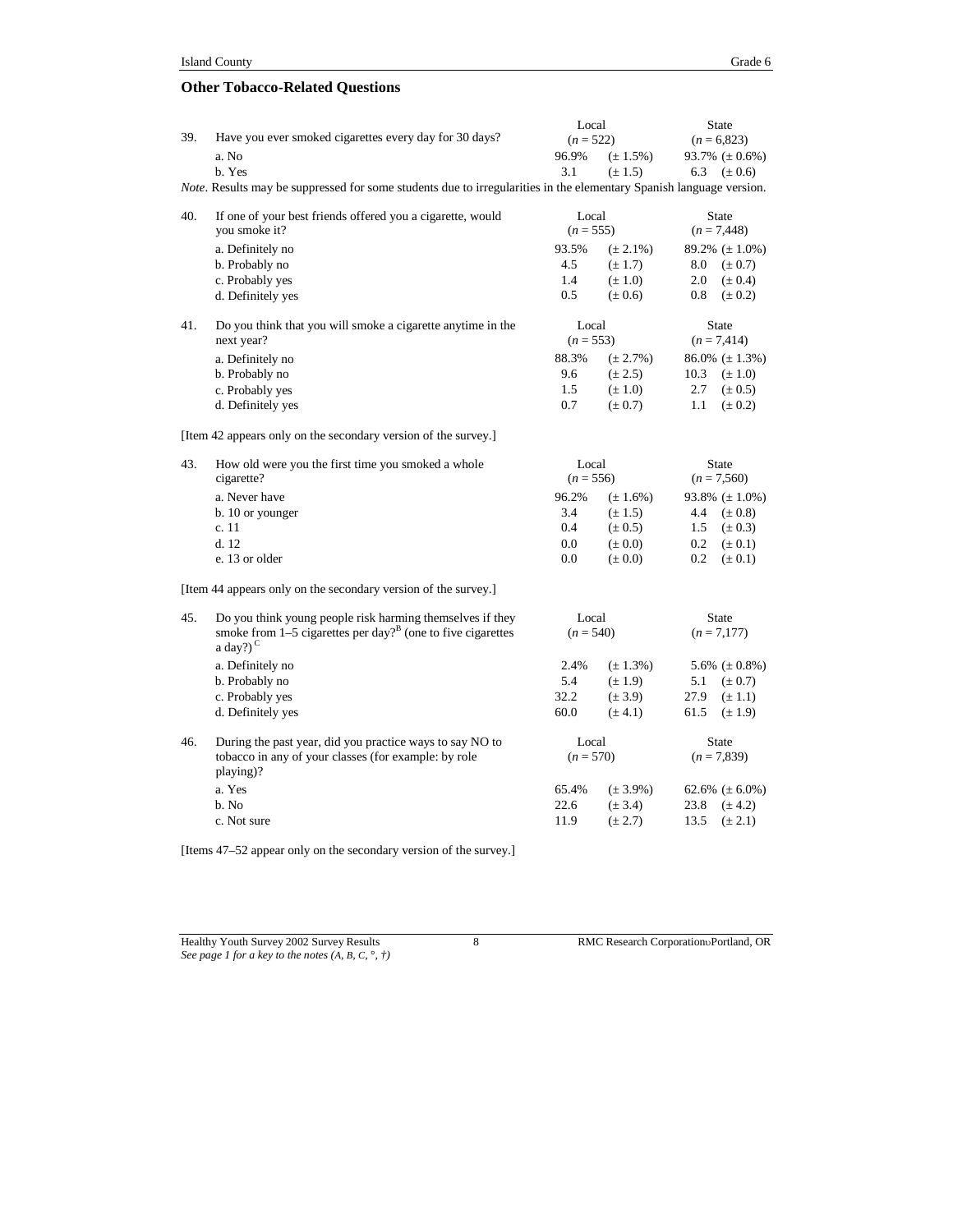| 53. | Do you think the smoke from other people's cigarettes                                                                                                                                                                                                 | Local                |               |                     | <b>State</b>                  |
|-----|-------------------------------------------------------------------------------------------------------------------------------------------------------------------------------------------------------------------------------------------------------|----------------------|---------------|---------------------|-------------------------------|
|     | (secondhand smoke) is harmful to you?                                                                                                                                                                                                                 | $(n = 530)$          |               |                     | $(n = 7,001)$                 |
|     | a. Definitely no                                                                                                                                                                                                                                      | 5.9%                 | $(\pm 2.0\%)$ |                     | 6.3% $(\pm 0.7\%)$            |
|     | b. Probably no                                                                                                                                                                                                                                        | 6.4                  | $(\pm 2.1)$   | 7.2                 | $(\pm 0.9)$                   |
|     | c. Probably yes                                                                                                                                                                                                                                       | 35.3                 | $(\pm 4.1)$   | 30.7                | $(\pm 2.1)$                   |
|     | d. Definitely yes                                                                                                                                                                                                                                     | 52.5                 | $(\pm 4.3)$   | 55.8                | $(\pm 2.8)$                   |
|     | [Items 54 and 55 appear only on the secondary version of the survey.]                                                                                                                                                                                 |                      |               |                     |                               |
| 56. | (Some tobacco companies make items like sports gear, t-<br>Local                                                                                                                                                                                      |                      |               |                     | <b>State</b>                  |
|     | shirts, lighters, hats, jackets, and sunglasses that people can<br>buy or receive for free.) <sup>C</sup> Would you ever use or wear<br>something that has a tobacco company name or picture on it<br>such as a lighter, t-shirt, hat, or sunglasses? | $(n = 530)$          |               |                     | $(n = 7,040)$                 |
|     | a. Definitely no                                                                                                                                                                                                                                      | 61.9%                | $(\pm 4.1\%)$ |                     | 61.4% $(\pm 1.9\%)$           |
|     | b. Probably no                                                                                                                                                                                                                                        | 28.5                 | $(\pm 3.8)$   | 25.5                | $(\pm 1.3)$                   |
|     | c. Probably yes                                                                                                                                                                                                                                       | 7.7                  | $(\pm 2.3)$   | 9.7                 | $(\pm 1.1)$                   |
|     | d. Definitely yes                                                                                                                                                                                                                                     | 1.9                  | $(\pm 1.2)$   | 3.4                 | $(\pm 0.6)$                   |
| 57. | During the past 7 days, on how many days were you in the<br>same room with someone who was smoking cigarettes?                                                                                                                                        | Local<br>$(n = 531)$ |               |                     | <b>State</b><br>$(n = 7.036)$ |
|     |                                                                                                                                                                                                                                                       | 65.9%                | $(\pm 4.0\%)$ | 65.7% $(\pm 2.7\%)$ |                               |
|     | a. 0 days<br>$b. 1-2$ days                                                                                                                                                                                                                            | 13.8                 | $(\pm 2.9)$   | 14.8                | $(\pm 0.8)$                   |
|     | c. 3-4 days                                                                                                                                                                                                                                           | 6.6                  | $(\pm 2.1)$   | 5.1                 | $(\pm 0.6)$                   |
|     | d. $5-6$ days                                                                                                                                                                                                                                         | 1.9                  | $(\pm 1.2)$   | 2.8                 | $(\pm 0.4)$                   |
|     | e. 7 days                                                                                                                                                                                                                                             | 11.9                 | $(\pm 2.7)$   | 11.5                | $(\pm 1.8)$                   |
|     | [Items 58–64 appear only on the secondary version of the survey.]                                                                                                                                                                                     |                      |               |                     |                               |
| 65. | Has either of your parents (or guardians) discussed the<br>dangers of tobacco use with you?                                                                                                                                                           | Local<br>$(n = 524)$ |               |                     | <b>State</b><br>$(n = 7,062)$ |
|     |                                                                                                                                                                                                                                                       |                      |               |                     |                               |
|     | a. Mother (or female guardian) only                                                                                                                                                                                                                   | 12.6%                | $(\pm 2.8\%)$ |                     | 13.9% $(\pm 1.0\%)$           |
|     | b. Father (or male guardian) only                                                                                                                                                                                                                     | 5.0                  | $(\pm 1.9)$   | 3.7                 | $(\pm 0.5)$                   |

c. Both 64.1 ( $\pm$  4.1) 62.5 ( $\pm$  1.9)<br>d. Neither 18.3 ( $\pm$  3.3) 19.9 ( $\pm$  1.1)  $(\pm 3.3)$  19.9  $(\pm 1.1)$ 

[Items 66–70 appear only on the secondary version of the survey.]

### **Other Alcohol- and Drug-Related Questions**

[Items 71–73 appear only on the secondary version of the survey.]

Healthy Youth Survey 2002 Survey Results 9 RMC Research Corporation Portland, OR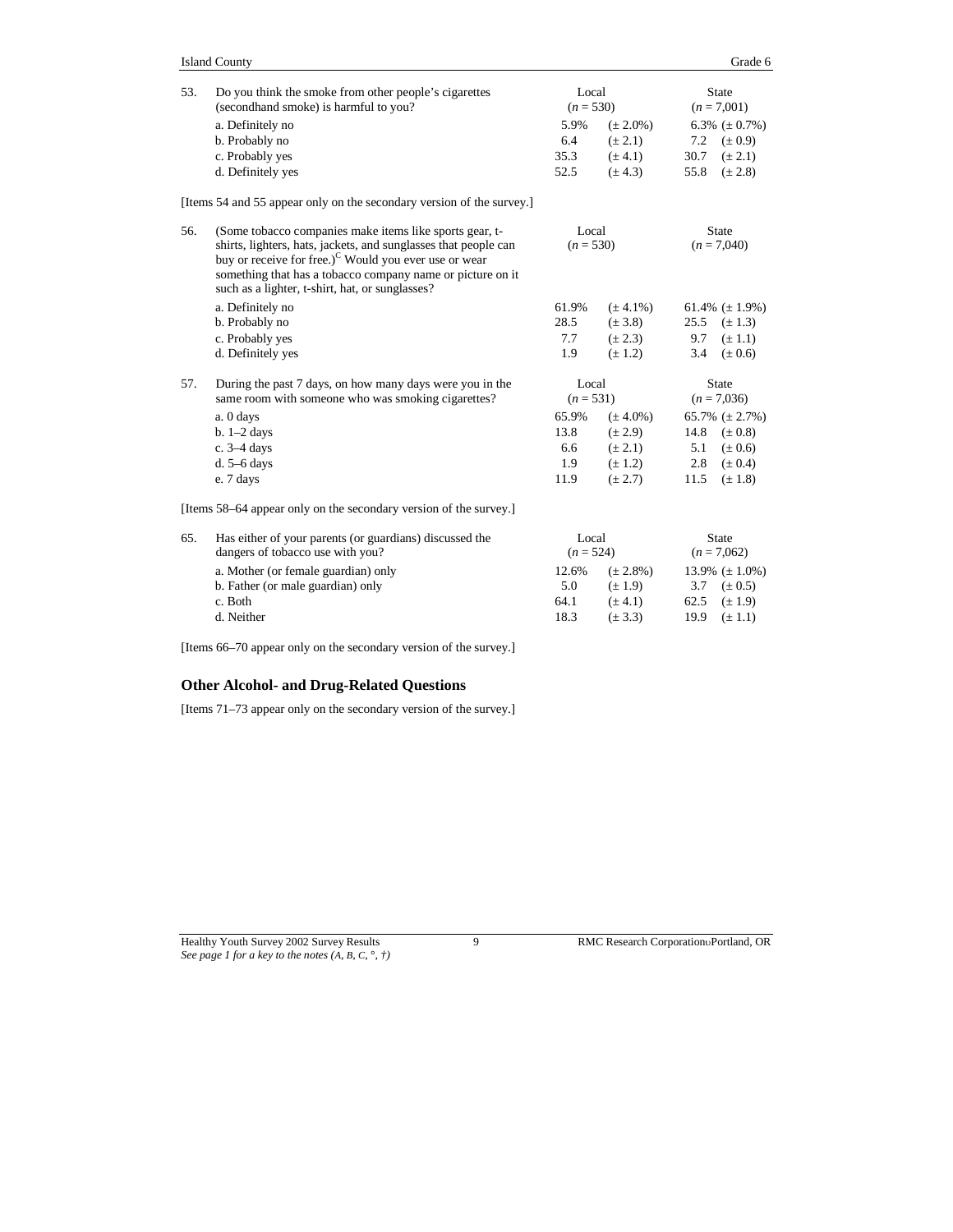### **Other Health Concerns**

This section provides results regarding other health concerns including nutrition and fitness, health conditions and health care, safety, behaviors related to intentional injury, and depression. Proper nutrition and exercise are critical components of a healthy life, as is access to preventive health care. Safety-related behaviors, such as wearing a seat belt when in a moving vehicle, can profoundly influence the outcome of an accident. Injury is the leading cause of death for adolescents aged 10 to 19, and violence contributes to injury-related deaths. People who are depressed experience a range of symptoms, and depression is associated with suicidal behavior.

### **Nutrition and Fitness**

[Items 74 and 75 appear only on the secondary version of the survey.]

| 76. | Which of the following are you trying to do about your<br>weight?                                                    | Local<br><b>State</b><br>$(n = 526)$<br>$(n = 7,025)$ |               |                                       |
|-----|----------------------------------------------------------------------------------------------------------------------|-------------------------------------------------------|---------------|---------------------------------------|
|     | a. I am not trying to do anything about my weight <sup>o</sup>                                                       | 27.6%                                                 | $(\pm 3.8\%)$ | 30.4% $(\pm 1.8\%)$                   |
|     | b. Lose weight                                                                                                       | 36.7                                                  | $(\pm 4.1)$   | 35.0<br>$(\pm 1.9)$                   |
|     | c. Gain weight                                                                                                       | 9.3                                                   | $(\pm 2.5)$   | 7.6<br>$(\pm 0.6)$                    |
|     | d. Stay the same weight                                                                                              | 26.4                                                  | $(\pm 3.8)$   | 27.1<br>$(\pm 1.2)$                   |
|     | [Items 77 and 78 appear only on the secondary version of the survey.]                                                |                                                       |               |                                       |
| 79. | Have you ever done any of the following to lose weight or                                                            |                                                       | Local         | <b>State</b>                          |
|     | keep from gaining weight?                                                                                            |                                                       | $(n = 523)$   | $(n = 6,943)$                         |
|     | • Gone without eating for 24 hours or more (also called<br>fasting);                                                 |                                                       |               |                                       |
|     | • Taken diet pills, powders or liquids without a doctor's<br>advice;                                                 |                                                       |               |                                       |
|     | • Vomited or taken laxatives                                                                                         |                                                       |               |                                       |
|     | a. Yes                                                                                                               | 8.0%                                                  | $(\pm 2.3\%)$ | $8.8\%~(\pm 0.8\%)$                   |
|     | b. No                                                                                                                | 92.0                                                  | $(\pm 2.3)$   | 91.2<br>$(\pm 0.8)$                   |
|     | [Items 80 and 81 appear only on the secondary version of the survey.]                                                |                                                       |               |                                       |
| 82. | How many sodas or pops did you drink yesterday? (Do not                                                              |                                                       | Local         | <b>State</b>                          |
|     | count diet soda.)                                                                                                    |                                                       | $(n = 533)$   | $(n = 7.017)$                         |
|     | a. None                                                                                                              | 56.3%                                                 | $(\pm 4.2\%)$ | 53.8% $(\pm 2.2\%)$                   |
|     | b.1                                                                                                                  | 31.0                                                  | $(\pm 3.9)$   | 30.0<br>$(\pm 1.4)$                   |
|     | c.2                                                                                                                  | 7.7                                                   | $(\pm 2.3)$   | 9.6<br>$(\pm 0.9)$                    |
|     | d.3                                                                                                                  | 3.4                                                   | $(\pm 1.5)$   | 3.5<br>$(\pm 0.5)$                    |
|     | e. 4 or more                                                                                                         | 1.7                                                   | $(\pm 1.1)$   | 3.1<br>$(\pm 0.6)$                    |
|     | On how many of the past 7 days did you:                                                                              |                                                       |               |                                       |
| 83. | Exercise or participate in physical activity for at least 20                                                         |                                                       | Local         | <b>State</b>                          |
|     | minutes that made you sweat and breathe hard, such as<br>basketball, soccer, running, swimming laps, fast bicycling, |                                                       | $(n = 563)$   | $(n = 7,793)$                         |
|     | fast dancing, or similar aerobic activities?                                                                         |                                                       |               |                                       |
|     | a. 0 days                                                                                                            | 4.6%                                                  | $(\pm 1.7\%)$ | 6.0% $(\pm 0.7\%)$                    |
|     | $b.1$ day                                                                                                            | 5.3                                                   | $(\pm 1.9)$   | 6.3<br>$(\pm 0.6)$                    |
|     | c. 2 days                                                                                                            | 8.5                                                   | $(\pm 2.3)$   | 7.4<br>$(\pm 0.7)$                    |
|     | d. 3 days                                                                                                            | 11.9                                                  | $(\pm 2.7)$   | 10.6<br>$(\pm 0.9)$                   |
|     | e. 4 days                                                                                                            | 13.1                                                  | $(\pm 2.8)$   | 11.0<br>$(\pm 0.8)$                   |
|     | f. 5 days                                                                                                            | 16.5                                                  | $(\pm 3.1)$   | 16.3<br>$(\pm 1.2)$                   |
|     | g. 6 days                                                                                                            | 9.6                                                   | $(\pm 2.4)$   | 10.4<br>$(\pm 1.1)$                   |
|     | h. 7 days                                                                                                            | 30.4                                                  | $(\pm 3.8)$   | 31.9<br>$(\pm 1.8)$                   |
|     | Healthy Youth Survey 2002 Survey Results<br>10                                                                       |                                                       |               | RMC Research CorporationoPortland, OR |

*See page 1 for a key to the notes (A, B, C,* °*, †)*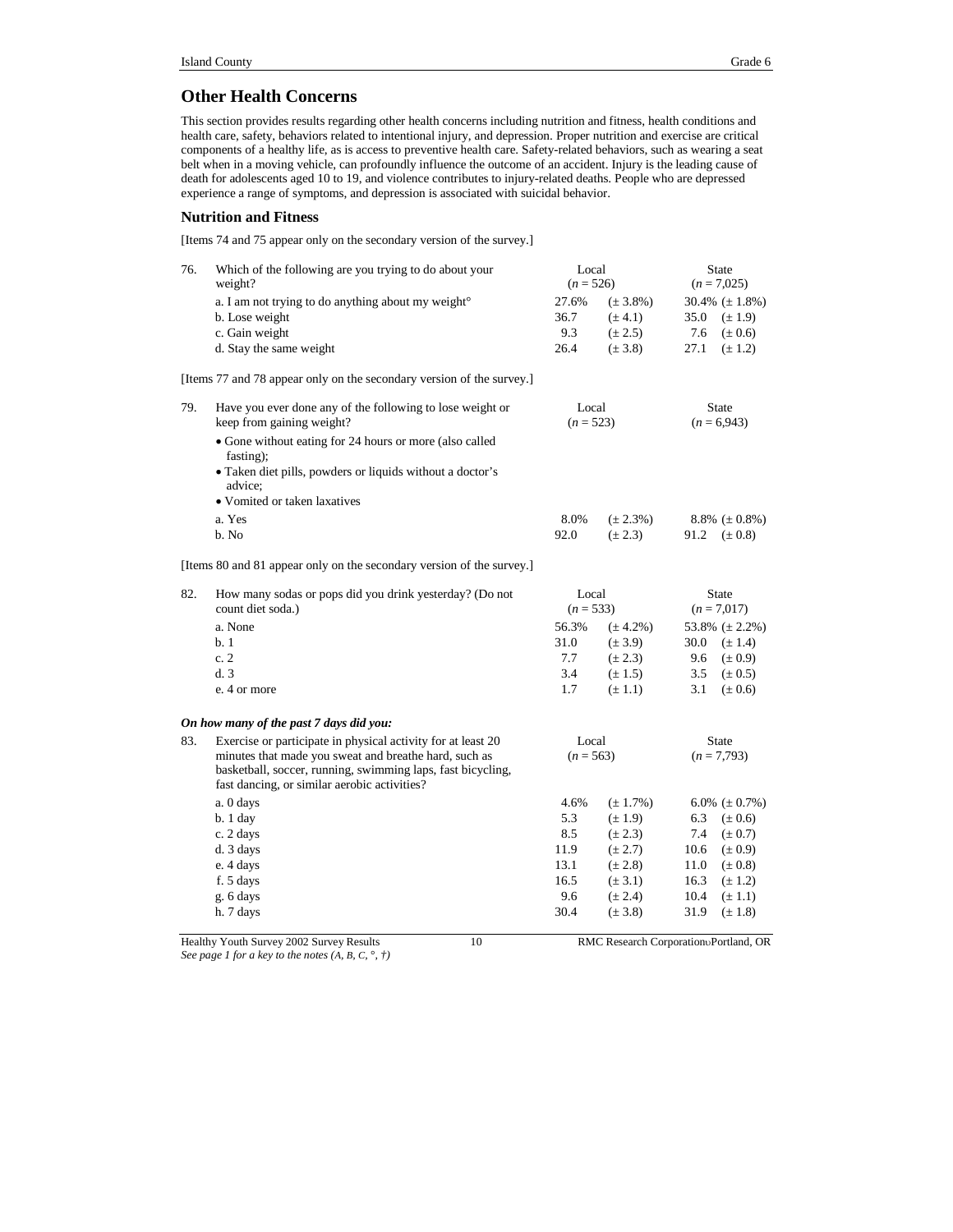[Items 84–87 appear only on the secondary version of the survey.]

| 88. | On an average school day, how many hours do you watch<br>TV, play video games, or use a computer for fun? | Local<br>$(n = 564)$ |               | State<br>$(n = 7,810)$ |                    |
|-----|-----------------------------------------------------------------------------------------------------------|----------------------|---------------|------------------------|--------------------|
|     | a. I do not do these activities on an average school day                                                  | 10.5%                | $(\pm 2.5\%)$ |                        | 9.7% $(\pm 1.0\%)$ |
|     | b. Less than 1 hour per day                                                                               | 19.7                 | $(\pm 3.3)$   | 20.1                   | $(\pm 1.1)$        |
|     | c. 1 hour per day                                                                                         | 20.6                 | $(\pm 3.3)$   | 18.6                   | $(\pm 1.2)$        |
|     | d. 2 hours per day                                                                                        | 20.4                 | $(\pm 3.3)$   | 22.2                   | $(\pm 1.1)$        |
|     | e. 3 hours per day                                                                                        | 14.4                 | $(\pm 2.9)$   | 13.7                   | $(\pm 0.9)$        |
|     | f. 4 hours per day                                                                                        | 6.4                  | $(\pm 2.0)$   | 6.7                    | $(\pm 0.7)$        |
|     | g. 5 or more hours per day                                                                                | 8.2                  | $(\pm 2.3)$   | 9.0                    | $(\pm 1.1)$        |
|     |                                                                                                           |                      |               |                        |                    |

[Items 89 and 90 appear only on the secondary version of the survey.]

### **Health Conditions and Health Care**

[Items 91–93 appear only on the secondary version of the survey.]

| 94. | Are you limited in any activities because of a disability or<br>long-term health problem including physical health,<br>emotional, or learning problems (because of any physical<br>disabilities or long-term health problem lasting or) <sup>C</sup><br>expected to last 6 months or more? | Local<br>$(n = 565)$ |                                                       | <b>State</b><br>$(n = 7,817)$ |             |
|-----|--------------------------------------------------------------------------------------------------------------------------------------------------------------------------------------------------------------------------------------------------------------------------------------------|----------------------|-------------------------------------------------------|-------------------------------|-------------|
|     | a. Yes                                                                                                                                                                                                                                                                                     | 5.8%                 | $(\pm 1.9\%)$                                         | 6.8% $(\pm 0.7\%)$            |             |
|     | b. No                                                                                                                                                                                                                                                                                      | 76.8                 | $(\pm 3.5)$                                           | 77.0 $(\pm 1.9)$              |             |
|     | c. Not sure                                                                                                                                                                                                                                                                                | 17.4                 | $(\pm 3.1)$                                           | 16.3                          | $(\pm 1.5)$ |
| 95. | Have you ever been told by a doctor or other health<br>professional that you had asthma?                                                                                                                                                                                                   |                      | Local<br><b>State</b><br>$(n = 575)$<br>$(n = 7,872)$ |                               |             |
|     | a. Yes                                                                                                                                                                                                                                                                                     | 13.6%                | $(\pm 2.8\%)$                                         | $13.2\%~(\pm 1.2\%)$          |             |
|     | b. No                                                                                                                                                                                                                                                                                      | 80.7                 | $(\pm 3.2)$                                           | 81.1 $(\pm 1.3)$              |             |
|     | c. Not sure                                                                                                                                                                                                                                                                                | 5.7                  | $(\pm 1.9)$                                           | 5.8                           | $(\pm 0.6)$ |
| 96. | During the past 12 months, have you had an asthma attack<br>or taken asthma medication?                                                                                                                                                                                                    | Local                | $(n = 572)$                                           | <b>State</b><br>$(n = 7,846)$ |             |
|     | a. Never had asthma                                                                                                                                                                                                                                                                        | 68.0%                | $(\pm 3.8\%)$                                         | 65.7% $(\pm 1.2\%)$           |             |
|     | b. Yes                                                                                                                                                                                                                                                                                     | 10.8                 | $(\pm 2.5)$                                           | 9.8                           | $(\pm 0.9)$ |
|     | c. No                                                                                                                                                                                                                                                                                      | 16.8                 | $(\pm 3.1)$                                           | 20.8                          | $(\pm 0.8)$ |
|     | d. Not sure                                                                                                                                                                                                                                                                                | 4.4                  | $(\pm 1.7)$                                           | 3.8                           | $(\pm 0.4)$ |
|     |                                                                                                                                                                                                                                                                                            |                      |                                                       |                               |             |

[Items 97 and 98 appear only on the secondary version of the survey.]

### **Safety**

[Items 99 and 100 appear only on the secondary version of the survey.]

|      |                                                          |      | Local         | State                                 |                    |  |
|------|----------------------------------------------------------|------|---------------|---------------------------------------|--------------------|--|
| 101. | When you ride a bicycle, how often do you wear a helmet? |      | $(n = 574)$   | $(n = 7,886)$                         |                    |  |
|      | a. I do not ride a bicycle                               | 5.8% | $(\pm 1.9\%)$ |                                       | 7.9% $(\pm 1.1\%)$ |  |
|      | b. Never wear a helmet                                   | 11.2 | $(\pm 2.6)$   | 17.0 $(\pm 2.9)$                      |                    |  |
|      | c. Rarely wear a helmet                                  | 13.4 | $(\pm 2.8)$   | 12.6 $(\pm 1.5)$                      |                    |  |
|      | d. Sometimes wear a helmet                               | 18.1 | $(\pm 3.2)$   | 14.2 $(\pm 1.0)$                      |                    |  |
|      | e. Most of the time wear a helmet                        | 24.0 | $(\pm 3.5)$   | 18.5                                  | $(\pm 1.5)$        |  |
|      | f. Always wear a helmet                                  | 27.5 | $(\pm 3.6)$   | 29.8                                  | $(\pm 3.5)$        |  |
|      | Healthy Youth Survey 2002 Survey Results<br>11           |      |               | RMC Research Corporation Portland, OR |                    |  |

*See page 1 for a key to the notes (A, B, C,* °*, †)*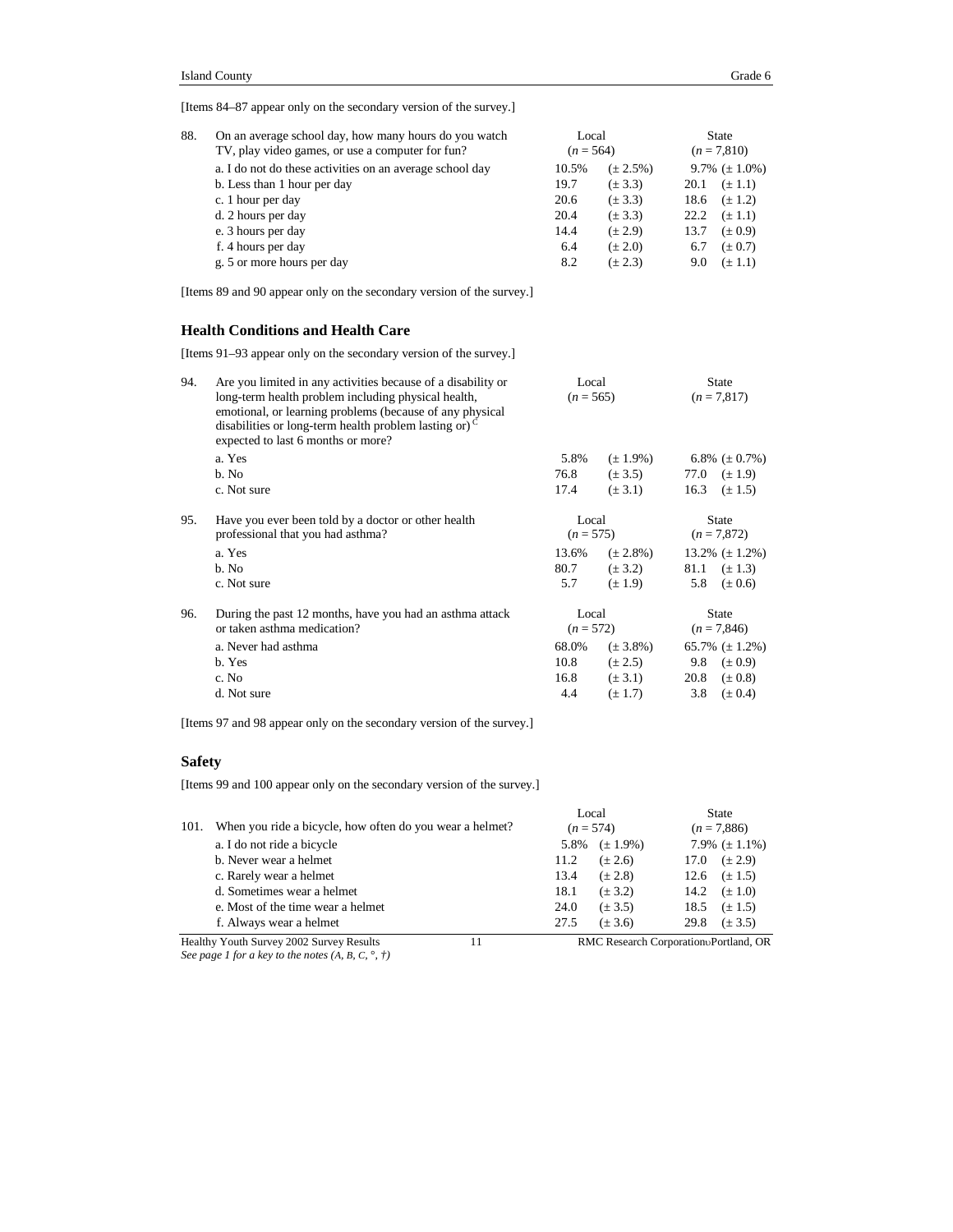| 102. | When you rollerblade or ride a skateboard, how often do<br>you wear a helmet?                                                               | Local<br>$(n = 573)$ |               |      | State<br>$(n = 7,881)$ |
|------|---------------------------------------------------------------------------------------------------------------------------------------------|----------------------|---------------|------|------------------------|
|      | a. I do not rollerblade or ride a skateboard                                                                                                | 29.0%                | $(\pm 3.7\%)$ |      | 27.8% $(\pm 1.4\%)$    |
|      | b. Never wear a helmet                                                                                                                      | 15.9                 | $(\pm 3.0)$   | 18.9 | $(\pm 2.6)$            |
|      | c. Rarely wear a helmet                                                                                                                     | 11.5                 | $(\pm 2.6)$   | 10.4 | $(\pm 1.0)$            |
|      | d. Sometimes wear a helmet                                                                                                                  | 8.7                  | $(\pm 2.3)$   | 8.8  | $(\pm 0.7)$            |
|      | e. Most of the time wear a helmet                                                                                                           | 11.7                 | $(\pm 2.6)$   | 12.0 | $(\pm 1.3)$            |
|      | f. Always wear a helmet                                                                                                                     | 23.2                 | $(\pm 3.4)$   | 22.2 | $(\pm 2.5)$            |
|      | [Item 103 appears only on the secondary version of the survey.]                                                                             |                      |               |      |                        |
| 104. | How often do you wear a seat belt when riding in a car                                                                                      | Local                |               |      | State                  |
|      | (driven by someone else) <sup>B</sup> ?                                                                                                     | $(n = 574)$          |               |      | $(n = 7,881)$          |
|      | a. Never                                                                                                                                    | 0.5%                 | $(\pm 0.6\%)$ |      | $0.8\%~(\pm 0.2\%)$    |
|      | b. Rarely                                                                                                                                   | 1.1                  | $(\pm 0.8)$   | 0.9  | $(\pm 0.3)$            |
|      | c. Sometimes                                                                                                                                | 1.9                  | $(\pm 1.1)$   | 3.0  | $(\pm 0.5)$            |
|      | d. Most of the time                                                                                                                         | 14.1                 | $(\pm 2.8)$   | 14.4 | $(\pm 0.8)$            |
|      | e. Always                                                                                                                                   | 82.4                 | $(\pm 3.1)$   | 80.9 | $(\pm 1.2)$            |
|      | [Item 105 appears only on the secondary version of the survey.]                                                                             |                      |               |      |                        |
| 106. | Have you ever ridden in a car driven by someone who had                                                                                     | Local                |               |      | <b>State</b>           |
|      | been drinking alcohol?                                                                                                                      | $(n = 536)$          |               |      | $(n = 7,139)$          |
|      | a. Yes                                                                                                                                      | 16.8%                | $(\pm 3.2\%)$ |      | $23.0\%~(\pm 2.0\%)$   |
|      | h. No                                                                                                                                       | 65.1                 | $(\pm 4.0)$   | 59.9 | $(\pm 1.8)$            |
|      | c. Not sure                                                                                                                                 | 18.1                 | $(\pm 3.3)$   | 17.1 | $(\pm 1.0)$            |
|      | [Item 107 appears only on the secondary version of the survey.]                                                                             |                      |               |      |                        |
| 108. | In the past 30 days, when you bicycled or walked in your                                                                                    | Local                |               |      | State                  |
|      | neighborhood or to school did you have enough room to<br>walk or bike?                                                                      | $(n = 571)$          |               |      | $(n = 7,852)$          |
|      | a. Yes                                                                                                                                      | 79.3%                | $(\pm 3.3\%)$ |      | $75.2\%~(\pm 1.5\%)$   |
|      | b. No                                                                                                                                       | 4.6                  | $(\pm 1.7)$   | 6.2  | $(\pm 0.7)$            |
|      | c. I did not walk or ride a bike                                                                                                            | 16.1                 | $(\pm 3.0)$   | 18.6 | $(\pm 1.2)$            |
| 109. | In the past 30 days, when you bicycled or walked in your                                                                                    | Local                |               |      | <b>State</b>           |
|      | neighborhood or to school was it easy to cross the streets?                                                                                 | $(n = 575)$          |               |      | $(n = 7,880)$          |
|      | a. Yes                                                                                                                                      | 53.2%                | $(\pm 4.1\%)$ |      | 51.5% $(\pm 1.8\%)$    |
|      | b. Sometimes yes and sometimes no                                                                                                           | 21.7                 | $(\pm 3.4)$   |      | 24.6 $(\pm 1.6)$       |
|      | c. No                                                                                                                                       | 2.6                  | $(\pm 1.3)$   | 3.1  | $(\pm 0.5)$            |
|      | d. I did not cross any streets                                                                                                              | 9.2                  | $(\pm 2.4)$   | 6.3  | $(\pm 1.0)$            |
|      | e. I did not walk or ride a bike                                                                                                            | 13.2                 | $(\pm 2.8)$   | 14.5 | $(\pm 1.1)$            |
| 110. | In the past 30 days, when you bicycled or walked in your                                                                                    | Local                |               |      | State                  |
|      | neighborhood or to school were there dogs or people who<br>bothered you or made you feel uneasy? <sup>B</sup> /who scared you? <sup>C</sup> | $(n = 570)$          |               |      | $(n = 7,882)$          |
|      | a. Yes, dogs.                                                                                                                               | 7.5%                 | $(\pm 2.2\%)$ |      | 8.1% $(\pm 0.9\%)$     |
|      | b. Yes, people.                                                                                                                             | 6.3                  | $(\pm 2.0)$   | 7.2  | $(\pm 0.6)$            |
|      | c. Yes, both dogs and people                                                                                                                | 4.7                  | $(\pm 1.7)$   | 7.2  | $(\pm 0.9)$            |
|      | d. No                                                                                                                                       | 67.9                 | $(\pm 3.8)$   | 62.1 | $(\pm 1.8)$            |
|      | e. I did not walk or ride a bike                                                                                                            | 13.5                 | $(\pm 2.8)$   | 15.4 | $(\pm 1.2)$            |
|      |                                                                                                                                             |                      |               |      |                        |
|      |                                                                                                                                             |                      |               |      |                        |

Healthy Youth Survey 2002 Survey Results 12 RMC Research CorporationPortland, OR *See page 1 for a key to the notes (A, B, C,* °*, †)*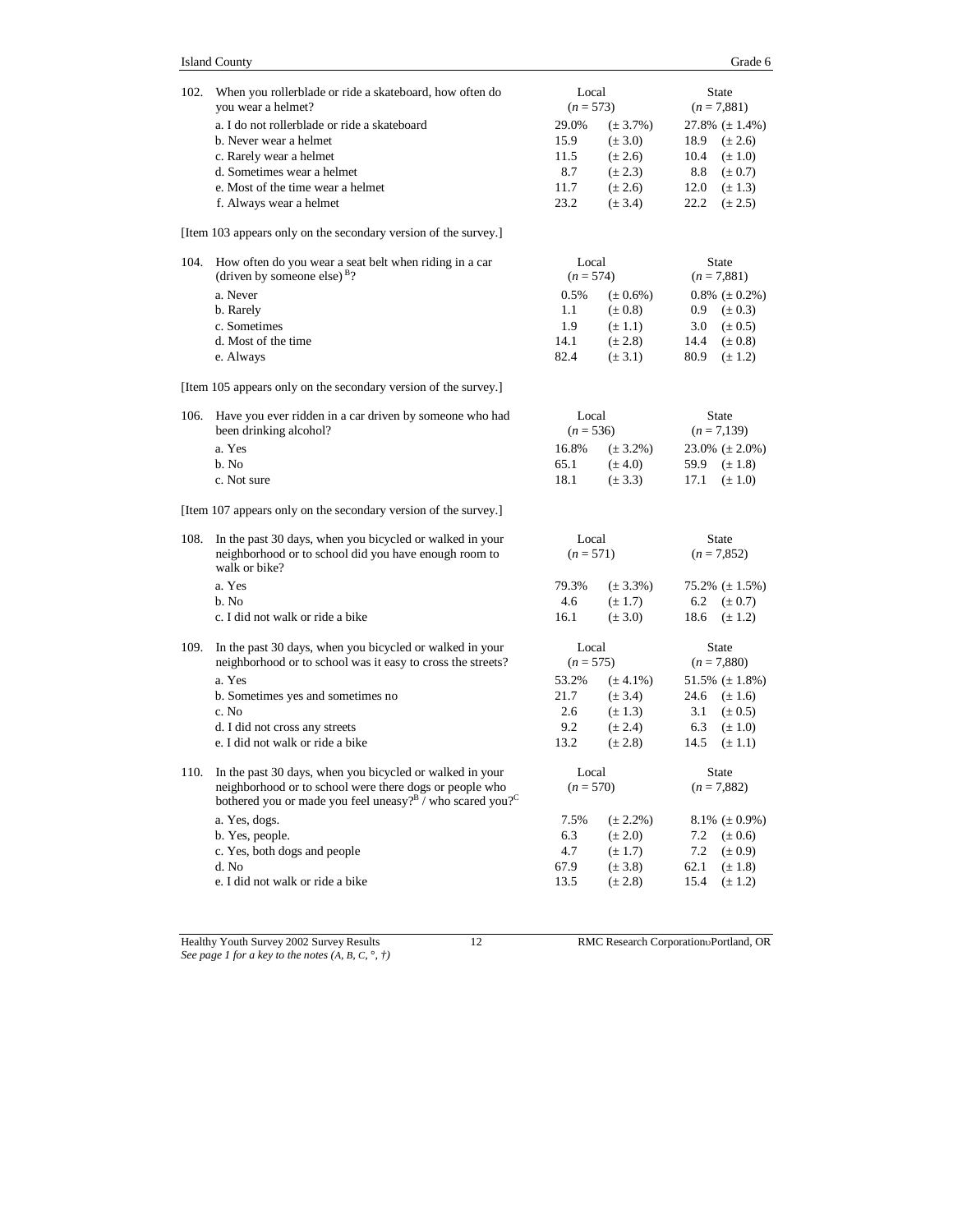### **Behaviors Related to Intentional Injuries**

[Items 111 and 112 appear only on the secondary version of the survey.]

| During the past 30 days, did you carry a weapon such as a<br><b>State</b><br>113.<br>Local<br>gun, knife, or club on school property?<br>$(n = 559)$<br>$(n = 7,596)$<br>a. Yes<br>1.8%<br>3.2% $(\pm 0.5\%)$<br>$(\pm 1.1\%)$<br>b. No<br>98.2<br>$(\pm 1.1)$<br>96.8 $(\pm 0.5)$<br>[Item 114 appears only on the secondary version of the survey.]<br>During the past 12 months, have you been a member of a<br>115.<br>Local<br>State<br>$(n = 527)$<br>$(n = 6,937)$<br>gang?<br>a. No<br>73.2%<br>71.6% $(\pm 1.3\%)$<br>$(\pm 3.8\%)$<br>b. Yes<br>26.8<br>$(\pm 3.8)$<br>28.4 $(\pm 1.3)$<br><i>Note.</i> Results may be suppressed for some students due to irregularities in the elementary Spanish language version.<br>[Items 116 and 117 appear only on the secondary version of the survey.]<br>Have you ever been in a physical fight in which you were<br>118.<br>Local<br>State<br>hurt and had to be treated by a doctor or nurse?<br>$(n = 525)$<br>$(n = 6,888)$<br>a. No<br>87.6%<br>$86.6\%~(\pm 1.1\%)$<br>$(\pm 2.8\%)$<br>b. Yes<br>12.4<br>$(\pm 2.8)$<br>13.4 $(\pm 1.1)$<br>Note. Results may be suppressed for some students due to irregularities in the elementary Spanish language version.<br>[Items 119 and 120 appear only on the secondary version of the survey.]<br>Do you try to work out your problems by talking about<br>Local<br>121.<br><b>State</b><br>them?<br>$(n = 542)$<br>$(n = 7,429)$<br>a. No, never<br>21.8%<br>$22.5\%~(\pm 2.0\%)$<br>$(\pm 3.5\%)$<br>b. Yes, some of the time<br>34.5<br>34.2 $(\pm 1.4)$<br>$(\pm 4.0)$<br>c. Yes, most of the time<br>26.0<br>$(\pm 3.7)$<br>25.7<br>$(\pm 2.0)$<br>d. Yes, all of the time<br>17.7<br>$(\pm 3.2)$<br>17.6<br>$(\pm 1.2)$<br>[Items 122 and 123 appear only on the secondary version of the survey.]<br>Local<br>State<br>Have you ever been physically abused by an adult? <sup>†</sup><br>124.<br>$(n = 4,244)$<br>$(n=1)$<br>a. No<br>88.0% $(\pm 1.8\%)$<br>$0.0\%$<br>$(\pm 0.0\%)$<br>b. Yes<br>100.0<br>$(\pm 0.0)$<br>12.0 $(\pm 1.8)$<br>[Items 125 appear only on the secondary version of the survey.]<br><b>Depression</b><br>[Items 126–130 appear only on the secondary version of the survey.]<br>Local<br>State<br>131. Have you ever seriously thought about killing yourself?<br>$(n = 550)$<br>$(n = 7,439)$<br>a. Yes<br>16.4%<br>$(\pm 3.1\%)$<br>$17.3\%~(\pm 1.5\%)$<br>83.6<br>b. No<br>$(\pm 3.1)$<br>82.7 $(\pm 1.5)$<br>Local<br>State<br>Have you ever tried to kill yourself?<br>132.<br>$(n = 551)$<br>$(n = 7,451)$<br>a. Yes<br>4.9%<br>5.2% $(\pm 0.8\%)$<br>$(\pm 1.8\%)$<br>b. No<br>95.1<br>$(\pm 1.8)$<br>94.8 $(\pm 0.8)$<br>Healthy Youth Survey 2002 Survey Results<br>13<br>RMC Research CorporationoPortland, OR |  |  |  |
|------------------------------------------------------------------------------------------------------------------------------------------------------------------------------------------------------------------------------------------------------------------------------------------------------------------------------------------------------------------------------------------------------------------------------------------------------------------------------------------------------------------------------------------------------------------------------------------------------------------------------------------------------------------------------------------------------------------------------------------------------------------------------------------------------------------------------------------------------------------------------------------------------------------------------------------------------------------------------------------------------------------------------------------------------------------------------------------------------------------------------------------------------------------------------------------------------------------------------------------------------------------------------------------------------------------------------------------------------------------------------------------------------------------------------------------------------------------------------------------------------------------------------------------------------------------------------------------------------------------------------------------------------------------------------------------------------------------------------------------------------------------------------------------------------------------------------------------------------------------------------------------------------------------------------------------------------------------------------------------------------------------------------------------------------------------------------------------------------------------------------------------------------------------------------------------------------------------------------------------------------------------------------------------------------------------------------------------------------------------------------------------------------------------------------------------------------------------------------------------------------------------------------------------------------------------------------------------------------------------------------------------------------------------------------------------------------------------------------------------------------------------------|--|--|--|
|                                                                                                                                                                                                                                                                                                                                                                                                                                                                                                                                                                                                                                                                                                                                                                                                                                                                                                                                                                                                                                                                                                                                                                                                                                                                                                                                                                                                                                                                                                                                                                                                                                                                                                                                                                                                                                                                                                                                                                                                                                                                                                                                                                                                                                                                                                                                                                                                                                                                                                                                                                                                                                                                                                                                                                        |  |  |  |
|                                                                                                                                                                                                                                                                                                                                                                                                                                                                                                                                                                                                                                                                                                                                                                                                                                                                                                                                                                                                                                                                                                                                                                                                                                                                                                                                                                                                                                                                                                                                                                                                                                                                                                                                                                                                                                                                                                                                                                                                                                                                                                                                                                                                                                                                                                                                                                                                                                                                                                                                                                                                                                                                                                                                                                        |  |  |  |
|                                                                                                                                                                                                                                                                                                                                                                                                                                                                                                                                                                                                                                                                                                                                                                                                                                                                                                                                                                                                                                                                                                                                                                                                                                                                                                                                                                                                                                                                                                                                                                                                                                                                                                                                                                                                                                                                                                                                                                                                                                                                                                                                                                                                                                                                                                                                                                                                                                                                                                                                                                                                                                                                                                                                                                        |  |  |  |
|                                                                                                                                                                                                                                                                                                                                                                                                                                                                                                                                                                                                                                                                                                                                                                                                                                                                                                                                                                                                                                                                                                                                                                                                                                                                                                                                                                                                                                                                                                                                                                                                                                                                                                                                                                                                                                                                                                                                                                                                                                                                                                                                                                                                                                                                                                                                                                                                                                                                                                                                                                                                                                                                                                                                                                        |  |  |  |
|                                                                                                                                                                                                                                                                                                                                                                                                                                                                                                                                                                                                                                                                                                                                                                                                                                                                                                                                                                                                                                                                                                                                                                                                                                                                                                                                                                                                                                                                                                                                                                                                                                                                                                                                                                                                                                                                                                                                                                                                                                                                                                                                                                                                                                                                                                                                                                                                                                                                                                                                                                                                                                                                                                                                                                        |  |  |  |
|                                                                                                                                                                                                                                                                                                                                                                                                                                                                                                                                                                                                                                                                                                                                                                                                                                                                                                                                                                                                                                                                                                                                                                                                                                                                                                                                                                                                                                                                                                                                                                                                                                                                                                                                                                                                                                                                                                                                                                                                                                                                                                                                                                                                                                                                                                                                                                                                                                                                                                                                                                                                                                                                                                                                                                        |  |  |  |
|                                                                                                                                                                                                                                                                                                                                                                                                                                                                                                                                                                                                                                                                                                                                                                                                                                                                                                                                                                                                                                                                                                                                                                                                                                                                                                                                                                                                                                                                                                                                                                                                                                                                                                                                                                                                                                                                                                                                                                                                                                                                                                                                                                                                                                                                                                                                                                                                                                                                                                                                                                                                                                                                                                                                                                        |  |  |  |
|                                                                                                                                                                                                                                                                                                                                                                                                                                                                                                                                                                                                                                                                                                                                                                                                                                                                                                                                                                                                                                                                                                                                                                                                                                                                                                                                                                                                                                                                                                                                                                                                                                                                                                                                                                                                                                                                                                                                                                                                                                                                                                                                                                                                                                                                                                                                                                                                                                                                                                                                                                                                                                                                                                                                                                        |  |  |  |
|                                                                                                                                                                                                                                                                                                                                                                                                                                                                                                                                                                                                                                                                                                                                                                                                                                                                                                                                                                                                                                                                                                                                                                                                                                                                                                                                                                                                                                                                                                                                                                                                                                                                                                                                                                                                                                                                                                                                                                                                                                                                                                                                                                                                                                                                                                                                                                                                                                                                                                                                                                                                                                                                                                                                                                        |  |  |  |
|                                                                                                                                                                                                                                                                                                                                                                                                                                                                                                                                                                                                                                                                                                                                                                                                                                                                                                                                                                                                                                                                                                                                                                                                                                                                                                                                                                                                                                                                                                                                                                                                                                                                                                                                                                                                                                                                                                                                                                                                                                                                                                                                                                                                                                                                                                                                                                                                                                                                                                                                                                                                                                                                                                                                                                        |  |  |  |
|                                                                                                                                                                                                                                                                                                                                                                                                                                                                                                                                                                                                                                                                                                                                                                                                                                                                                                                                                                                                                                                                                                                                                                                                                                                                                                                                                                                                                                                                                                                                                                                                                                                                                                                                                                                                                                                                                                                                                                                                                                                                                                                                                                                                                                                                                                                                                                                                                                                                                                                                                                                                                                                                                                                                                                        |  |  |  |
|                                                                                                                                                                                                                                                                                                                                                                                                                                                                                                                                                                                                                                                                                                                                                                                                                                                                                                                                                                                                                                                                                                                                                                                                                                                                                                                                                                                                                                                                                                                                                                                                                                                                                                                                                                                                                                                                                                                                                                                                                                                                                                                                                                                                                                                                                                                                                                                                                                                                                                                                                                                                                                                                                                                                                                        |  |  |  |
|                                                                                                                                                                                                                                                                                                                                                                                                                                                                                                                                                                                                                                                                                                                                                                                                                                                                                                                                                                                                                                                                                                                                                                                                                                                                                                                                                                                                                                                                                                                                                                                                                                                                                                                                                                                                                                                                                                                                                                                                                                                                                                                                                                                                                                                                                                                                                                                                                                                                                                                                                                                                                                                                                                                                                                        |  |  |  |
|                                                                                                                                                                                                                                                                                                                                                                                                                                                                                                                                                                                                                                                                                                                                                                                                                                                                                                                                                                                                                                                                                                                                                                                                                                                                                                                                                                                                                                                                                                                                                                                                                                                                                                                                                                                                                                                                                                                                                                                                                                                                                                                                                                                                                                                                                                                                                                                                                                                                                                                                                                                                                                                                                                                                                                        |  |  |  |
|                                                                                                                                                                                                                                                                                                                                                                                                                                                                                                                                                                                                                                                                                                                                                                                                                                                                                                                                                                                                                                                                                                                                                                                                                                                                                                                                                                                                                                                                                                                                                                                                                                                                                                                                                                                                                                                                                                                                                                                                                                                                                                                                                                                                                                                                                                                                                                                                                                                                                                                                                                                                                                                                                                                                                                        |  |  |  |
|                                                                                                                                                                                                                                                                                                                                                                                                                                                                                                                                                                                                                                                                                                                                                                                                                                                                                                                                                                                                                                                                                                                                                                                                                                                                                                                                                                                                                                                                                                                                                                                                                                                                                                                                                                                                                                                                                                                                                                                                                                                                                                                                                                                                                                                                                                                                                                                                                                                                                                                                                                                                                                                                                                                                                                        |  |  |  |
|                                                                                                                                                                                                                                                                                                                                                                                                                                                                                                                                                                                                                                                                                                                                                                                                                                                                                                                                                                                                                                                                                                                                                                                                                                                                                                                                                                                                                                                                                                                                                                                                                                                                                                                                                                                                                                                                                                                                                                                                                                                                                                                                                                                                                                                                                                                                                                                                                                                                                                                                                                                                                                                                                                                                                                        |  |  |  |
|                                                                                                                                                                                                                                                                                                                                                                                                                                                                                                                                                                                                                                                                                                                                                                                                                                                                                                                                                                                                                                                                                                                                                                                                                                                                                                                                                                                                                                                                                                                                                                                                                                                                                                                                                                                                                                                                                                                                                                                                                                                                                                                                                                                                                                                                                                                                                                                                                                                                                                                                                                                                                                                                                                                                                                        |  |  |  |
|                                                                                                                                                                                                                                                                                                                                                                                                                                                                                                                                                                                                                                                                                                                                                                                                                                                                                                                                                                                                                                                                                                                                                                                                                                                                                                                                                                                                                                                                                                                                                                                                                                                                                                                                                                                                                                                                                                                                                                                                                                                                                                                                                                                                                                                                                                                                                                                                                                                                                                                                                                                                                                                                                                                                                                        |  |  |  |
|                                                                                                                                                                                                                                                                                                                                                                                                                                                                                                                                                                                                                                                                                                                                                                                                                                                                                                                                                                                                                                                                                                                                                                                                                                                                                                                                                                                                                                                                                                                                                                                                                                                                                                                                                                                                                                                                                                                                                                                                                                                                                                                                                                                                                                                                                                                                                                                                                                                                                                                                                                                                                                                                                                                                                                        |  |  |  |
|                                                                                                                                                                                                                                                                                                                                                                                                                                                                                                                                                                                                                                                                                                                                                                                                                                                                                                                                                                                                                                                                                                                                                                                                                                                                                                                                                                                                                                                                                                                                                                                                                                                                                                                                                                                                                                                                                                                                                                                                                                                                                                                                                                                                                                                                                                                                                                                                                                                                                                                                                                                                                                                                                                                                                                        |  |  |  |
|                                                                                                                                                                                                                                                                                                                                                                                                                                                                                                                                                                                                                                                                                                                                                                                                                                                                                                                                                                                                                                                                                                                                                                                                                                                                                                                                                                                                                                                                                                                                                                                                                                                                                                                                                                                                                                                                                                                                                                                                                                                                                                                                                                                                                                                                                                                                                                                                                                                                                                                                                                                                                                                                                                                                                                        |  |  |  |
|                                                                                                                                                                                                                                                                                                                                                                                                                                                                                                                                                                                                                                                                                                                                                                                                                                                                                                                                                                                                                                                                                                                                                                                                                                                                                                                                                                                                                                                                                                                                                                                                                                                                                                                                                                                                                                                                                                                                                                                                                                                                                                                                                                                                                                                                                                                                                                                                                                                                                                                                                                                                                                                                                                                                                                        |  |  |  |
|                                                                                                                                                                                                                                                                                                                                                                                                                                                                                                                                                                                                                                                                                                                                                                                                                                                                                                                                                                                                                                                                                                                                                                                                                                                                                                                                                                                                                                                                                                                                                                                                                                                                                                                                                                                                                                                                                                                                                                                                                                                                                                                                                                                                                                                                                                                                                                                                                                                                                                                                                                                                                                                                                                                                                                        |  |  |  |
|                                                                                                                                                                                                                                                                                                                                                                                                                                                                                                                                                                                                                                                                                                                                                                                                                                                                                                                                                                                                                                                                                                                                                                                                                                                                                                                                                                                                                                                                                                                                                                                                                                                                                                                                                                                                                                                                                                                                                                                                                                                                                                                                                                                                                                                                                                                                                                                                                                                                                                                                                                                                                                                                                                                                                                        |  |  |  |
|                                                                                                                                                                                                                                                                                                                                                                                                                                                                                                                                                                                                                                                                                                                                                                                                                                                                                                                                                                                                                                                                                                                                                                                                                                                                                                                                                                                                                                                                                                                                                                                                                                                                                                                                                                                                                                                                                                                                                                                                                                                                                                                                                                                                                                                                                                                                                                                                                                                                                                                                                                                                                                                                                                                                                                        |  |  |  |
|                                                                                                                                                                                                                                                                                                                                                                                                                                                                                                                                                                                                                                                                                                                                                                                                                                                                                                                                                                                                                                                                                                                                                                                                                                                                                                                                                                                                                                                                                                                                                                                                                                                                                                                                                                                                                                                                                                                                                                                                                                                                                                                                                                                                                                                                                                                                                                                                                                                                                                                                                                                                                                                                                                                                                                        |  |  |  |
|                                                                                                                                                                                                                                                                                                                                                                                                                                                                                                                                                                                                                                                                                                                                                                                                                                                                                                                                                                                                                                                                                                                                                                                                                                                                                                                                                                                                                                                                                                                                                                                                                                                                                                                                                                                                                                                                                                                                                                                                                                                                                                                                                                                                                                                                                                                                                                                                                                                                                                                                                                                                                                                                                                                                                                        |  |  |  |
|                                                                                                                                                                                                                                                                                                                                                                                                                                                                                                                                                                                                                                                                                                                                                                                                                                                                                                                                                                                                                                                                                                                                                                                                                                                                                                                                                                                                                                                                                                                                                                                                                                                                                                                                                                                                                                                                                                                                                                                                                                                                                                                                                                                                                                                                                                                                                                                                                                                                                                                                                                                                                                                                                                                                                                        |  |  |  |
|                                                                                                                                                                                                                                                                                                                                                                                                                                                                                                                                                                                                                                                                                                                                                                                                                                                                                                                                                                                                                                                                                                                                                                                                                                                                                                                                                                                                                                                                                                                                                                                                                                                                                                                                                                                                                                                                                                                                                                                                                                                                                                                                                                                                                                                                                                                                                                                                                                                                                                                                                                                                                                                                                                                                                                        |  |  |  |
|                                                                                                                                                                                                                                                                                                                                                                                                                                                                                                                                                                                                                                                                                                                                                                                                                                                                                                                                                                                                                                                                                                                                                                                                                                                                                                                                                                                                                                                                                                                                                                                                                                                                                                                                                                                                                                                                                                                                                                                                                                                                                                                                                                                                                                                                                                                                                                                                                                                                                                                                                                                                                                                                                                                                                                        |  |  |  |
|                                                                                                                                                                                                                                                                                                                                                                                                                                                                                                                                                                                                                                                                                                                                                                                                                                                                                                                                                                                                                                                                                                                                                                                                                                                                                                                                                                                                                                                                                                                                                                                                                                                                                                                                                                                                                                                                                                                                                                                                                                                                                                                                                                                                                                                                                                                                                                                                                                                                                                                                                                                                                                                                                                                                                                        |  |  |  |
|                                                                                                                                                                                                                                                                                                                                                                                                                                                                                                                                                                                                                                                                                                                                                                                                                                                                                                                                                                                                                                                                                                                                                                                                                                                                                                                                                                                                                                                                                                                                                                                                                                                                                                                                                                                                                                                                                                                                                                                                                                                                                                                                                                                                                                                                                                                                                                                                                                                                                                                                                                                                                                                                                                                                                                        |  |  |  |
|                                                                                                                                                                                                                                                                                                                                                                                                                                                                                                                                                                                                                                                                                                                                                                                                                                                                                                                                                                                                                                                                                                                                                                                                                                                                                                                                                                                                                                                                                                                                                                                                                                                                                                                                                                                                                                                                                                                                                                                                                                                                                                                                                                                                                                                                                                                                                                                                                                                                                                                                                                                                                                                                                                                                                                        |  |  |  |
|                                                                                                                                                                                                                                                                                                                                                                                                                                                                                                                                                                                                                                                                                                                                                                                                                                                                                                                                                                                                                                                                                                                                                                                                                                                                                                                                                                                                                                                                                                                                                                                                                                                                                                                                                                                                                                                                                                                                                                                                                                                                                                                                                                                                                                                                                                                                                                                                                                                                                                                                                                                                                                                                                                                                                                        |  |  |  |
|                                                                                                                                                                                                                                                                                                                                                                                                                                                                                                                                                                                                                                                                                                                                                                                                                                                                                                                                                                                                                                                                                                                                                                                                                                                                                                                                                                                                                                                                                                                                                                                                                                                                                                                                                                                                                                                                                                                                                                                                                                                                                                                                                                                                                                                                                                                                                                                                                                                                                                                                                                                                                                                                                                                                                                        |  |  |  |
|                                                                                                                                                                                                                                                                                                                                                                                                                                                                                                                                                                                                                                                                                                                                                                                                                                                                                                                                                                                                                                                                                                                                                                                                                                                                                                                                                                                                                                                                                                                                                                                                                                                                                                                                                                                                                                                                                                                                                                                                                                                                                                                                                                                                                                                                                                                                                                                                                                                                                                                                                                                                                                                                                                                                                                        |  |  |  |
|                                                                                                                                                                                                                                                                                                                                                                                                                                                                                                                                                                                                                                                                                                                                                                                                                                                                                                                                                                                                                                                                                                                                                                                                                                                                                                                                                                                                                                                                                                                                                                                                                                                                                                                                                                                                                                                                                                                                                                                                                                                                                                                                                                                                                                                                                                                                                                                                                                                                                                                                                                                                                                                                                                                                                                        |  |  |  |
|                                                                                                                                                                                                                                                                                                                                                                                                                                                                                                                                                                                                                                                                                                                                                                                                                                                                                                                                                                                                                                                                                                                                                                                                                                                                                                                                                                                                                                                                                                                                                                                                                                                                                                                                                                                                                                                                                                                                                                                                                                                                                                                                                                                                                                                                                                                                                                                                                                                                                                                                                                                                                                                                                                                                                                        |  |  |  |
|                                                                                                                                                                                                                                                                                                                                                                                                                                                                                                                                                                                                                                                                                                                                                                                                                                                                                                                                                                                                                                                                                                                                                                                                                                                                                                                                                                                                                                                                                                                                                                                                                                                                                                                                                                                                                                                                                                                                                                                                                                                                                                                                                                                                                                                                                                                                                                                                                                                                                                                                                                                                                                                                                                                                                                        |  |  |  |
|                                                                                                                                                                                                                                                                                                                                                                                                                                                                                                                                                                                                                                                                                                                                                                                                                                                                                                                                                                                                                                                                                                                                                                                                                                                                                                                                                                                                                                                                                                                                                                                                                                                                                                                                                                                                                                                                                                                                                                                                                                                                                                                                                                                                                                                                                                                                                                                                                                                                                                                                                                                                                                                                                                                                                                        |  |  |  |

*See page 1 for a key to the notes (A, B, C,* °*, †)*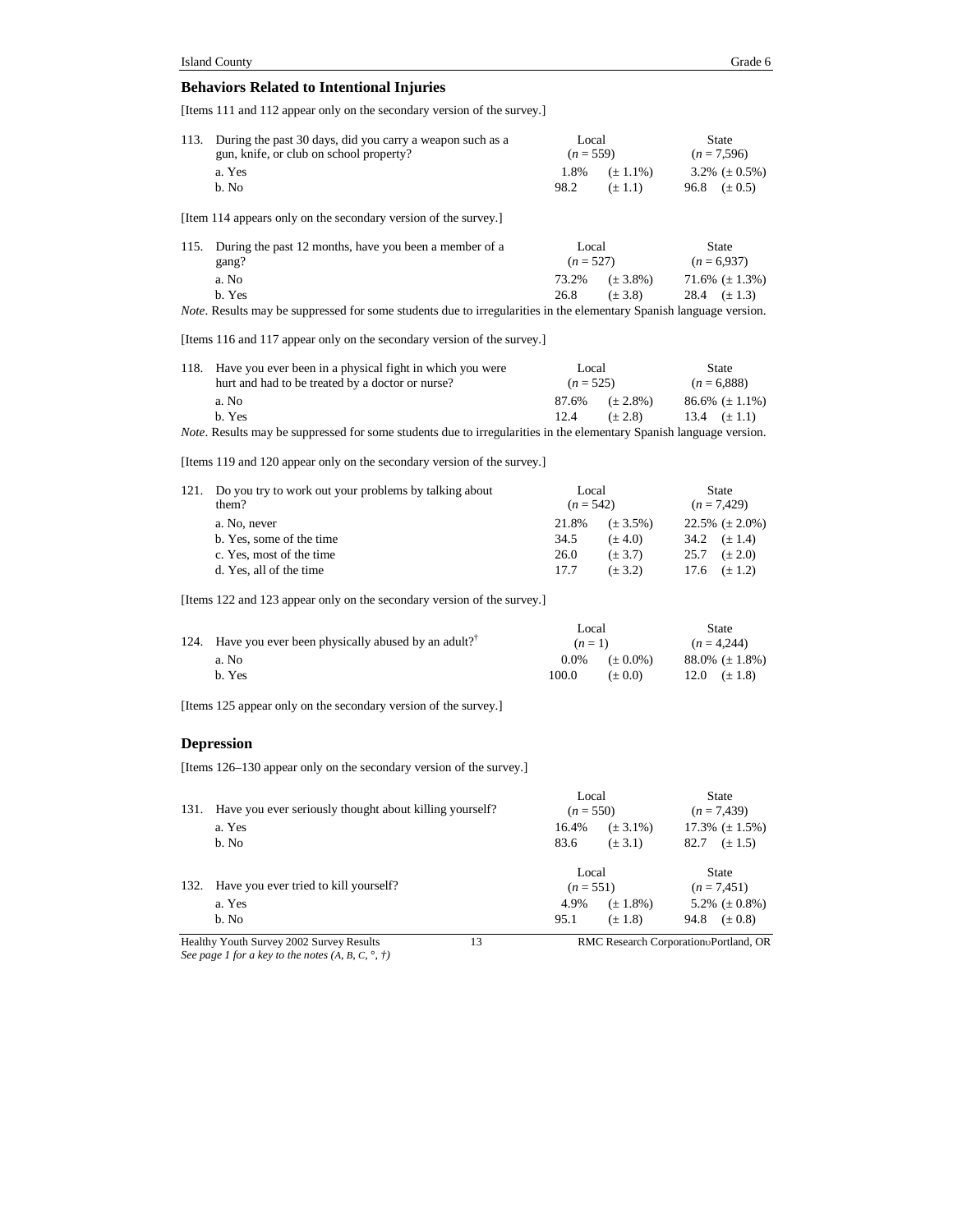| 133. When you feel sad or hopeless, are there people (or places<br>that) <sup>B</sup> you can turn to for help? | Local<br>$(n = 553)$ |               | State<br>$(n = 7,463)$ |                     |
|-----------------------------------------------------------------------------------------------------------------|----------------------|---------------|------------------------|---------------------|
| a. I never feel sad or hopeless                                                                                 | 13.7%                | $(\pm 2.9\%)$ |                        | 13.2% $(\pm 0.9\%)$ |
| b. Yes                                                                                                          | 67.6                 | $(\pm 3.9)$   | 68.0                   | $(\pm 1.4)$         |
| c. No                                                                                                           | 8.3                  | $(\pm 2.3)$   | 8.8                    | $(\pm 0.9)$         |
| d. Not sure                                                                                                     | 10.3                 | $(\pm 2.5)$   | 10.0                   | $(\pm 0.8)$         |

[Items 134 and 135 appear only on the secondary version of the survey.]

### **School Climate**

In the past few years Washington State has given increased attention to supportive learning environments. Students need a safe, nurturing, healthy, and civil learning environment if they are to be successful in school. This section provides information about student perceptions of school climate.

| 136. | A student is being bullied when another student, or group of                                                                                                              | Local       |               | <b>State</b> |                     |
|------|---------------------------------------------------------------------------------------------------------------------------------------------------------------------------|-------------|---------------|--------------|---------------------|
|      | students, say or do nasty or unpleasant things to him or her.                                                                                                             | $(n = 558)$ |               |              | $(n = 7,536)$       |
|      | It is also bullying when a student is teased repeatedly in a                                                                                                              |             |               |              |                     |
|      | way he or she doesn't like. It is NOT bullying when two<br>students of about the same strength quarrel or fight. In the<br>last 30 days, how often have you been bullied? |             |               |              |                     |
|      | a. I have not been bullied                                                                                                                                                | 72.9%       | $(\pm 3.7\%)$ |              | 69.0% $(\pm 1.4\%)$ |
|      | b. Once                                                                                                                                                                   | 13.4        | $(\pm 2.8)$   | 14.9         | $(\pm 0.8)$         |
|      | c. $2-3$ times                                                                                                                                                            | 7.5         | $(\pm 2.2)$   | 8.3          | $(\pm 0.5)$         |
|      | d. About once a week                                                                                                                                                      | 1.1         | $(\pm 0.9)$   | 2.7          | $(\pm 0.4)$         |
|      | e. Several times a week                                                                                                                                                   | 5.0         | $(\pm 1.8)$   | 5.1          | $(\pm 0.6)$         |

[Items 137–144 appear only on the secondary version of the survey.]

### **Quality of Life**

Health-related quality of life is an individual's or group's perceived physical and mental health over time. At the individual level it involves a person's health and health-related conditions; at the community level it involves conditions that influence people's health. This section contains the results of the items related to quality of life.

[Items 145–155 appear only on the secondary version of the survey.]

### *In the last month, how often have you felt that:*

| 156. Do you have goals and plans for the future? |       | Local<br>$(n = 573)$ |  | State<br>$(n = 7.772)$ |
|--------------------------------------------------|-------|----------------------|--|------------------------|
| a. No                                            | 14.1% | $(\pm 2.9\%)$        |  | 12.9% $(\pm 0.9\%)$    |
| b. Yes                                           | 85.9  | $(+ 2.9)$            |  | 87.1 $(\pm 0.9)$       |

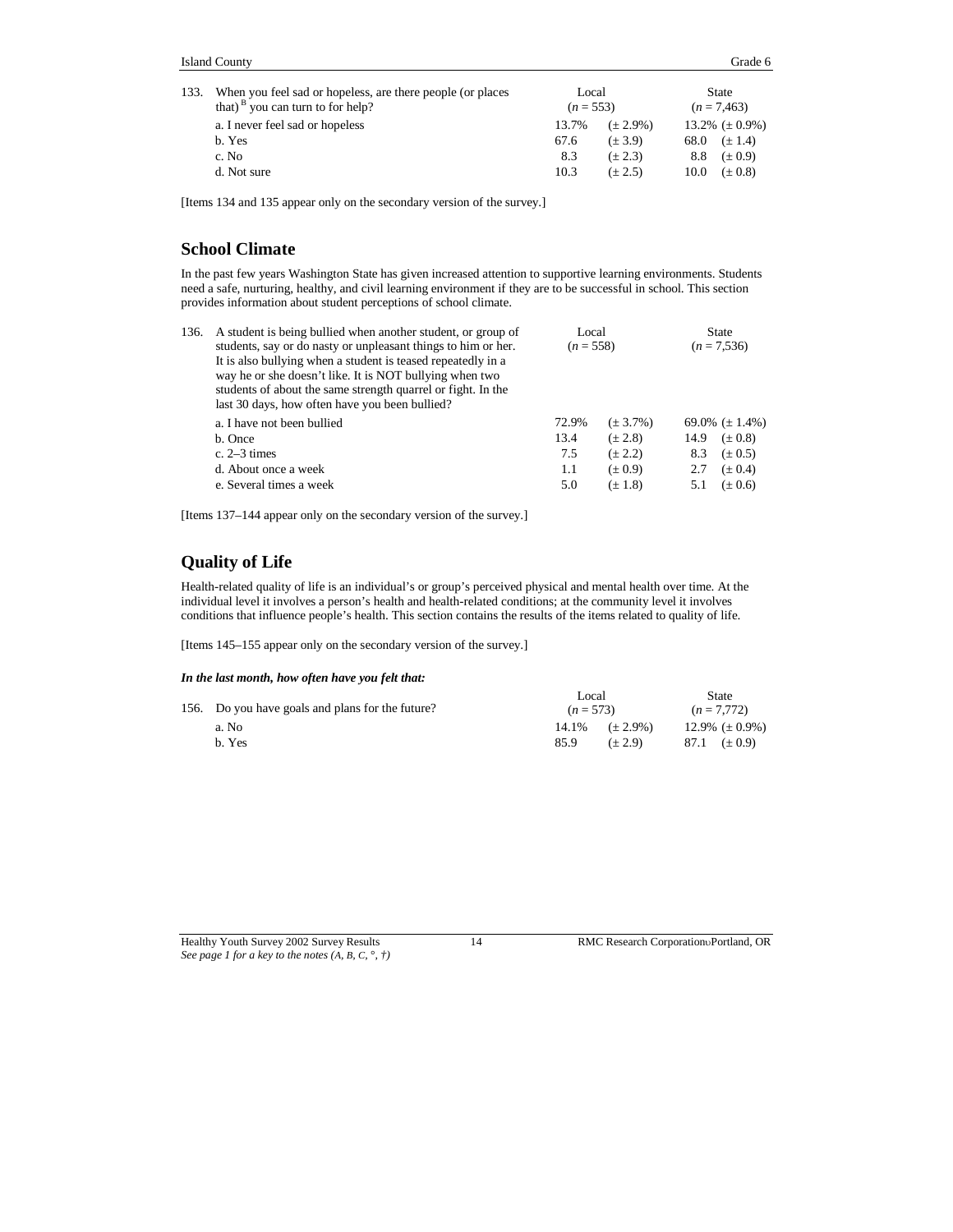### **Risk and Protective Factor Scale Results**

Decades of research have shown that certain risk factors are associated with increased likelihood of health risk behaviors including ATOD use, violence, and delinquent behaviors. Similarly, research has shown that protective factors exert a positive influence against the negative influence of risk factors. The survey included substantial coverage of risk and protective factors based on the work of Drs. Hawkins and Catalano and associates at the University of Washington. The premise of the risk reduction and protective factor enhancement approach to prevention is that preventing a problem before it occurs requires addressing the factors that predict the problem. Ideally, this strategy entails discovering the causes of the problem behavior and influencing those causes. Many of the survey items were used to assess students' status on risk and protective factors in the community, school, and peer-individual domains. Composite scales were computed for use in local program planning.

#### **Risk Factors**

For each scale, the percentage of students who are at risk (i.e., who agreed with statements that predict ATOD use or other problem behaviors) is listed. Higher percentages indicate that more students are likely to engage in problem behaviors. These percentages are based on computational methods provided by the University of Washington's Social Development Research Group.

| <b>Community Risk Factors</b><br>Laws and norms favorable to drug use (Items 160–165) | Local<br>$36.4\%$ $(\pm 4.0\%)$ $37.1\%$ $(\pm 1.8\%)$                     | <b>State</b><br>$(n = 549)$ $(n = 7,571)$ |
|---------------------------------------------------------------------------------------|----------------------------------------------------------------------------|-------------------------------------------|
| Perceived availability of drugs (Items 166–169)                                       | $(n = 535)$ $(n = 7,451)$<br>$23.4\%$ $(\pm 3.6\%)$ $23.6\%$ $(\pm 1.8\%)$ |                                           |
| <b>School Risk Factors</b>                                                            | Local                                                                      | State                                     |
| Academic failure (Items 195–196)                                                      | $(n = 510)$ $(n = 7,329)$<br>$40.2\%$ $(\pm 4.3\%)$ $41.2\%$ $(\pm 1.9\%)$ |                                           |
| Low commitment to school (Items 179–185)                                              | $(n = 535)$ $(n = 7,434)$<br>$40.8\%$ $(\pm 4.2\%)$ $40.5\%$ $(\pm 1.5\%)$ |                                           |
| Peer-Individual Risk Factors                                                          | Local                                                                      | <b>State</b>                              |
| Favorable attitudes toward drug use (Items 229–232)                                   | $(n = 545)$ $(n = 7,270)$<br>$20.0\%$ $(\pm 3.4\%)$ $22.6\%$ $(\pm 1.5\%)$ |                                           |
| Perceived risks of use (Items 197–200)                                                | $(n = 498)$ $(n = 6,451)$<br>$33.3\%$ $(\pm 4.1\%)$ $32.3\%$ $(\pm 2.3\%)$ |                                           |

*See page 1 for a key to the notes (A, B, C,* °*, †)*

Healthy Youth Survey 2002 Survey Results 15 RMC Research Corporation Portland, OR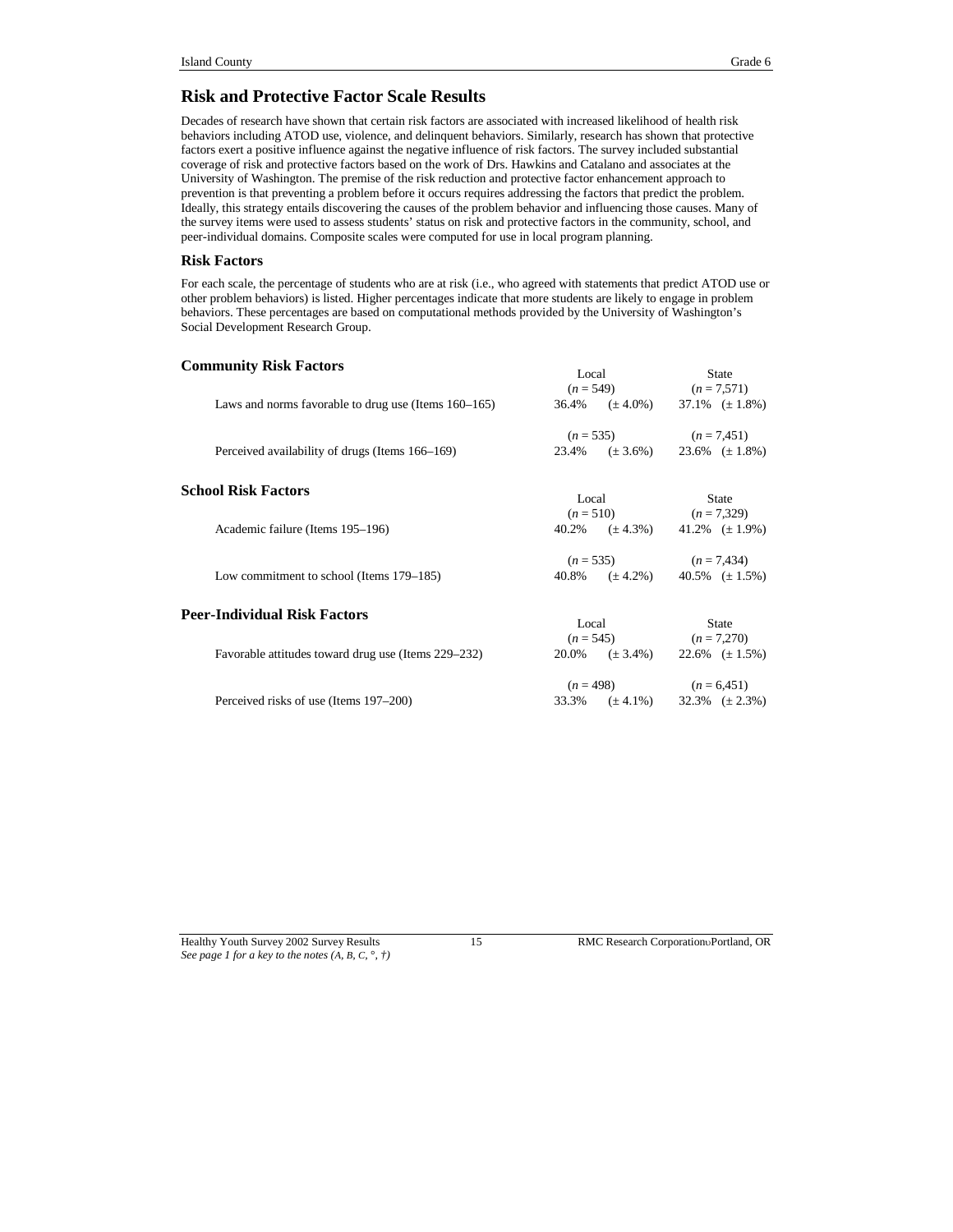#### **Protective Factors**

For each scale, the percentage of students who are resilient (i.e., who agreed with statements that predict the ability to resist ATOD use or other problem behaviors) is listed. Higher percentages indicate that fewer students are likely to engage in problem behaviors. These percentages are based on computational methods provided by the University of Washington's Social Development Research Group.

| <b>Community Protective Factors</b>                                | Local<br>$(n = 541)$ $(n = 7,515)$                                   | State                                   |
|--------------------------------------------------------------------|----------------------------------------------------------------------|-----------------------------------------|
| Opportunities for prosocial involvement (Items 171,<br>$175 - 178$ | 24.4% $(\pm 3.6\%)$ 25.8% $(\pm 1.5\%)$                              |                                         |
| Rewards for prosocial involvement (Items 172–174)                  | $(n = 559)$ $(n = 7,730)$<br>43.1% $(\pm 4.1\%)$ 48.0% $(\pm 1.7\%)$ |                                         |
| <b>School Protective Factors</b>                                   | Local<br>$(n = 558)$ $(n = 7,807)$                                   | <b>State</b>                            |
| Rewards for prosocial involvement (Items 191–194)                  | 48.8% $(\pm 4.2\%)$ 50.5% $(\pm 2.2\%)$                              |                                         |
| <b>Family Protective Factors</b>                                   | Local                                                                | <b>State</b><br>$(n = 1)$ $(n = 4,346)$ |
| Opportunities for prosocial involvement (Items 252–254)            | $100.0\%$ $(\pm 0.0\%)$ 58.1% $(\pm 2.3\%)$                          |                                         |
|                                                                    | $(n=0)$                                                              | $(n=4,333)$                             |

#### **Number of Risk or Protective Factors (Excluding optional Family scales)**

Although individual risk and protective factors serve as modest predictors of problem behaviors, students with multiple risk factors (or few protective factors) are much more likely to use ATOD or engage in other problem behaviors than are their peers. This section reports the percentage of students with given numbers of risk and protective factors. The number of risk factors was calculated only for students who answered enough items to receive scores on all risk factors included in the survey; the number of protective factors was similarly calculated. Readers should remember as they interpret the results that the number of risk factors included in the survey has changed over time.

Rewards for prosocial involvement (Items 255–258)  $*.*\%$   $(\pm **\%)$  62.2%  $(\pm 2.8\%)$ 

|                                          | Local       |               | <b>State</b>           |  |
|------------------------------------------|-------------|---------------|------------------------|--|
| Number of Risk Factors                   | $(n = 408)$ |               | $(n = 5,564)$          |  |
| 3 or fewer                               | 85.3%       | $(\pm 3.4\%)$ | $82.2\%~(\pm 1.5\%)$   |  |
| $4$ to 6                                 | 14.7        | $(\pm 3.4)$   | 17.8<br>$(\pm 1.5)$    |  |
| $7$ to $10*$                             | 0.0         | $(\pm 0.0)$   | $0.0\,$<br>$(\pm 0.0)$ |  |
| 11 to $14*$                              | 0.0         | $(\pm 0.0)$   | $0.0\,$<br>$(\pm 0.1)$ |  |
| * Maximum of 6 on the elementary version |             |               |                        |  |
|                                          | Local       |               | <b>State</b>           |  |
| Number of Protective Factors             | $(n = 527)$ |               | $(n = 7,405)$          |  |
| $0$ to $1$                               | 65.7%       | $(\pm 4.1\%)$ | 60.5% $(\pm 1.9\%)$    |  |
| $2$ to $3$                               | 34.4        | $(\pm 4.1)$   | 39.5<br>$(\pm 1.9)$    |  |
| $4$ to $5*$                              | 0.0         | $(\pm 0.0)$   | 0.1<br>$(\pm 0.1)$     |  |
| $6*$                                     | 0.0         | $(\pm 0.0)$   | 0.0<br>$(\pm 0.0)$     |  |
| * Maximum of 3 on the elementary version |             |               |                        |  |
|                                          |             |               |                        |  |

Healthy Youth Survey 2002 Survey Results 16 RMC Research Corporation Portland, OR *See page 1 for a key to the notes (A, B, C,* °*, †)*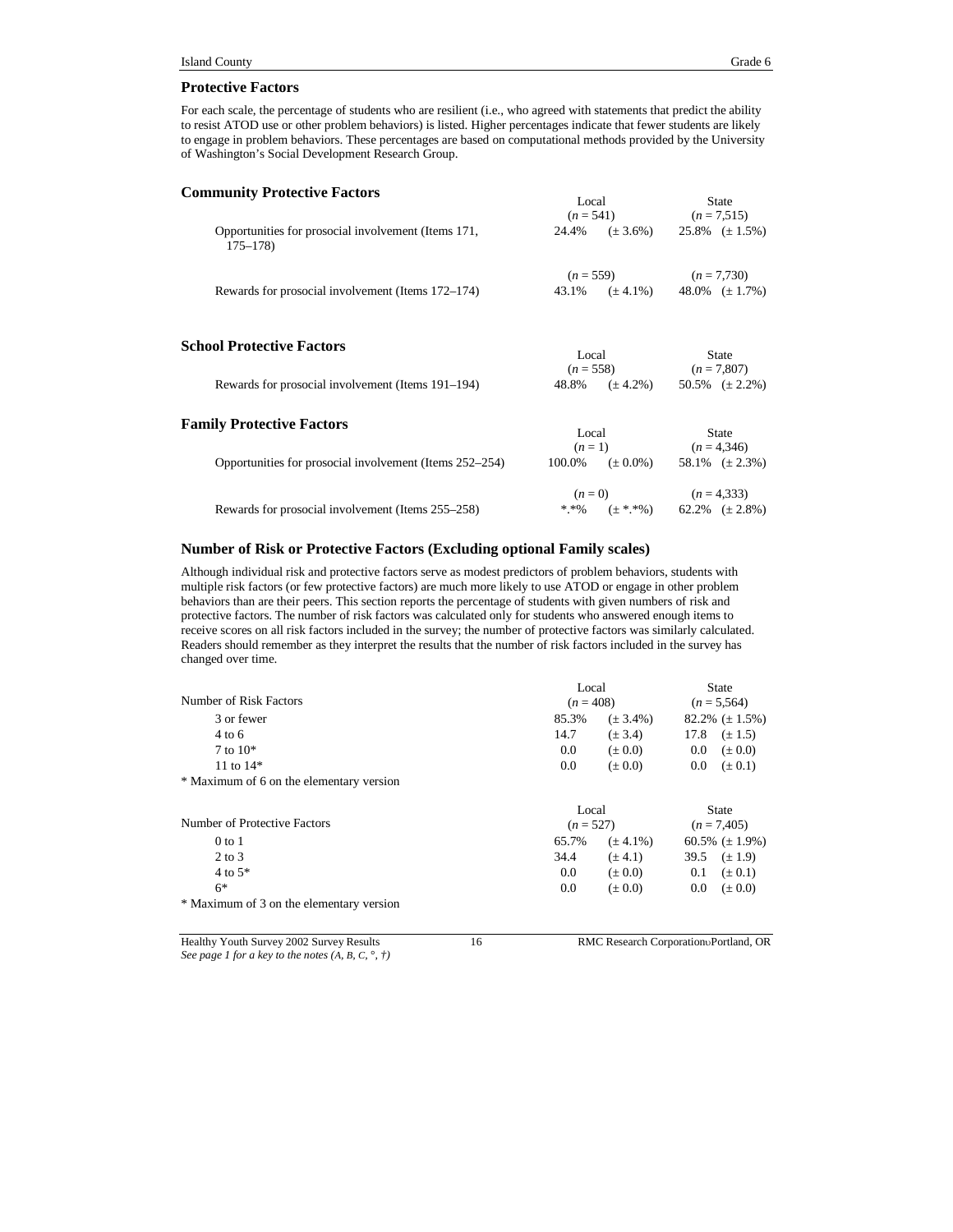### **Risk and Protective Factors: Individual Item Results**

The remainder of the report provides results for the individual items used to compute the risk and protective factors reported in the previous section.

### **Community Domain**

[Items 157–159 appear only on the secondary version of the survey.]

| 160. | How wrong would most adults in your neighborhood think<br>it was for kids your age to use marijuana? | Local<br>$(n = 556)$ |               | State<br>$(n = 7,617)$ |                     |
|------|------------------------------------------------------------------------------------------------------|----------------------|---------------|------------------------|---------------------|
|      | a. Very wrong                                                                                        | 88.0%                | $(\pm 2.7\%)$ |                        | 84.8% $(\pm 1.4\%)$ |
|      | b. Wrong                                                                                             | 8.1                  | $(\pm 2.3)$   | 9.2                    | $(\pm 0.8)$         |
|      | c. A little bit wrong                                                                                | 2.2                  | $(\pm 1.2)$   | 3.4                    | $(\pm 0.5)$         |
|      | d. Not wrong at all                                                                                  | 1.8                  | $(\pm 1.1)$   | 2.6                    | $(\pm 0.4)$         |
| 161. | How wrong would most adults in your neighborhood think                                               | Local                |               |                        | State               |
|      | it was for kids your age to drink alcohol?                                                           | $(n = 557)$          |               |                        | $(n = 7,634)$       |
|      | a. Very wrong                                                                                        | 80.6%                | $(\pm 3.3\%)$ |                        | 76.8% $(\pm 1.3\%)$ |
|      | b. Wrong                                                                                             | 13.8                 | $(\pm 2.9)$   | 15.9                   | $(\pm 0.8)$         |
|      | c. A little bit wrong                                                                                | 3.8                  | $(\pm 1.6)$   | 4.9                    | $(\pm 0.5)$         |
|      | d. Not wrong at all                                                                                  | 1.8                  | $(\pm 1.1)$   | 2.4                    | $(\pm 0.5)$         |
| 162. | How wrong would most adults in your neighborhood think                                               | Local                |               |                        | State               |
|      | it was for kids your age to smoke cigarettes?                                                        | $(n = 560)$          |               |                        | $(n = 7,630)$       |
|      | a. Very wrong                                                                                        | 80.5%                | $(\pm 3.3\%)$ |                        | 78.5% $(\pm 1.5\%)$ |
|      | b. Wrong                                                                                             | 13.2                 | $(\pm 2.8)$   | 13.6                   | $(\pm 0.9)$         |
|      | c. A little bit wrong                                                                                | 4.1                  | $(\pm 1.6)$   | 4.9                    | $(\pm 0.6)$         |
|      | d. Not wrong at all                                                                                  | 2.1                  | $(\pm 1.2)$   | 2.9                    | $(\pm 0.5)$         |
| 163. | If a kid drank some beer, wine, or hard liquor (for example:                                         | Local                |               |                        | State               |
|      | vodka, whiskey, or gin) in your neighborhood would he or<br>she be caught by the police?             | $(n = 542)$          |               |                        | $(n = 7,513)$       |
|      | a. NO!                                                                                               | 10.7%                | $(\pm 2.6\%)$ |                        | 11.9% $(\pm 1.2\%)$ |
|      | $b$ . no                                                                                             | 29.2                 | $(\pm 3.8)$   | 29.1                   | $(\pm 1.4)$         |
|      | c. yes                                                                                               | 33.2                 | $(\pm 4.0)$   | 32.4                   | $(\pm 1.4)$         |
|      | d. YES!                                                                                              | 26.9                 | $(\pm 3.7)$   | 26.6                   | $(\pm 1.6)$         |
| 164. | If a kid carried a handgun in your neighborhood would he or                                          | Local                |               |                        | <b>State</b>        |
|      | she be caught by the police?                                                                         | $(n = 550)$          |               |                        | $(n = 7,547)$       |
|      | a. NO!                                                                                               | 7.6%                 | $(\pm 2.2\%)$ |                        | 7.3% $(\pm 0.7\%)$  |
|      | b. no                                                                                                | 13.5                 | $(\pm 2.9)$   | 13.3                   | $(\pm 1.1)$         |
|      | c. yes                                                                                               | 30.7                 | $(\pm 3.9)$   | 29.7                   | $(\pm 1.1)$         |
|      | d. YES!                                                                                              | 48.2                 | $(\pm 4.2)$   | 49.7                   | $(\pm 1.9)$         |
| 165. | If a kid smoked marijuana in your neighborhood would he                                              | Local                |               |                        | <b>State</b>        |
|      | or she be caught by the police?                                                                      | $(n = 544)$          |               |                        | $(n = 7,491)$       |
|      | a. NO!                                                                                               | 10.3%                | $(\pm 2.5\%)$ |                        | 9.3% $(\pm 1.1\%)$  |
|      | b. no                                                                                                | 19.5                 | $(\pm 3.3)$   | 20.7                   | $(\pm 1.0)$         |
|      | c. yes                                                                                               | 35.3                 | $(\pm 4.0)$   | 34.0                   | $(\pm 1.1)$         |
|      | d. YES!                                                                                              | 34.9                 | $(\pm 4.0)$   | 36.1                   | $(\pm 1.4)$         |

Healthy Youth Survey 2002 Survey Results 17 RMC Research Corporation Portland, OR *See page 1 for a key to the notes (A, B, C,* °*, †)*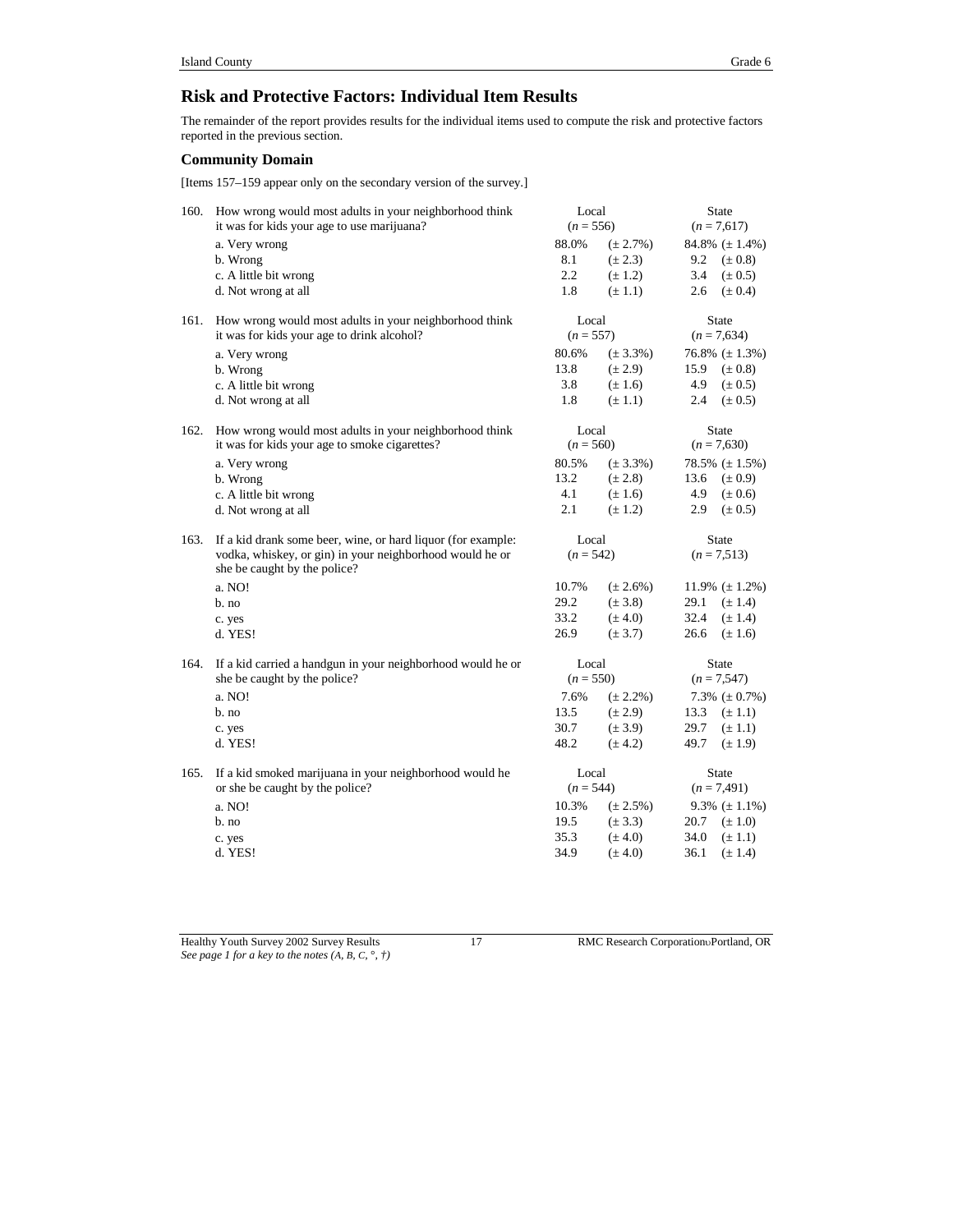| 166. | If you wanted to get some beer, wine, or hard liquor (for<br>example: vodka, whiskey, or gin), how easy would it be for<br>you to get some? |                      | Local<br>$(n = 540)$ |                | <b>State</b><br>$(n = 7,461)$ |
|------|---------------------------------------------------------------------------------------------------------------------------------------------|----------------------|----------------------|----------------|-------------------------------|
|      | a. Very hard                                                                                                                                | 68.2%                | $(\pm 3.9\%)$        |                | 68.1% $(\pm 1.4\%)$           |
|      | b. Sort of hard                                                                                                                             | 14.1                 | $(\pm 2.9)$          | 15.1           | $(\pm 1.0)$                   |
|      | c. Sort of easy                                                                                                                             | 9.3                  | $(\pm 2.5)$          | 8.5            | $(\pm 0.6)$                   |
|      | d. Very easy                                                                                                                                | 8.5                  | $(\pm 2.4)$          | 8.4            | $(\pm 0.9)$                   |
| 167. | If you wanted to get some cigarettes, how easy would it be<br>for you to get some?                                                          | Local<br>$(n = 538)$ |                      |                | <b>State</b><br>$(n = 7,459)$ |
|      | a. Very hard                                                                                                                                | 68.6%                | $(\pm 3.9\%)$        |                | 69.8% $(\pm 1.7\%)$           |
|      | b. Sort of hard                                                                                                                             | 14.7                 | $(\pm 3.0)$          | 12.8           | $(\pm 0.7)$                   |
|      | c. Sort of easy                                                                                                                             | 6.9                  | $(\pm 2.1)$          | 7.6            | $(\pm 0.7)$                   |
|      | d. Very easy                                                                                                                                | 9.9                  | $(\pm 2.5)$          | 9.8            | $(\pm 1.2)$                   |
| 168. | If you wanted to get some marijuana, how easy would it be                                                                                   | Local                |                      |                | <b>State</b>                  |
|      | for you to get some?                                                                                                                        | $(n = 531)$          |                      |                | $(n = 7,439)$                 |
|      | a. Very hard                                                                                                                                | 88.9%                | $(\pm 2.7\%)$        |                | $86.5\%~(\pm 1.4\%)$          |
|      | b. Sort of hard                                                                                                                             | 5.3                  | $(\pm 1.9)$          | 6.1            | $(\pm 0.7)$                   |
|      | c. Sort of easy                                                                                                                             | 2.1                  | $(\pm 1.2)$          | 3.7            | $(\pm 0.5)$                   |
|      | d. Very easy                                                                                                                                | 3.8                  | $(\pm 1.6)$          | 3.8            | $(\pm 0.7)$                   |
| 169. | If you wanted to get a drug like cocaine, LSD, or                                                                                           | Local                |                      |                | <b>State</b>                  |
|      | amphetamines, how easy would it be for you to get some?                                                                                     | $(n = 532)$          |                      |                | $(n = 7,394)$                 |
|      | a. Very hard                                                                                                                                | 91.0%                | $(\pm 2.4\%)$        |                | 89.0% $(\pm 1.2\%)$           |
|      | b. Sort of hard                                                                                                                             | 5.8                  | $(\pm 2.0)$          | 5.7            | $(\pm 0.6)$                   |
|      | c. Sort of easy                                                                                                                             | 1.5                  | $(\pm 1.0)$          | 2.6            | $(\pm 0.4)$                   |
|      | d. Very easy                                                                                                                                | 1.7                  | $(\pm 1.1)$          | 2.7            | $(\pm 0.5)$                   |
|      | [Item 170 appears only on the secondary version of the survey.]                                                                             |                      |                      |                |                               |
| 171. | There are adults in my neighborhood I could talk to about                                                                                   | Local                |                      |                | <b>State</b>                  |
|      | something important.                                                                                                                        | $(n = 559)$          |                      | $(n = 7, 743)$ |                               |
|      | a. NO!                                                                                                                                      | 17.9%                | $(\pm 3.2\%)$        |                | 14.5% $(\pm 1.3\%)$           |
|      | b. no                                                                                                                                       | 20.9                 | $(\pm 3.4)$          | 19.6           | $(\pm 1.2)$                   |
|      | c. yes                                                                                                                                      | 39.5                 | $(\pm 4.1)$          | 39.1           | $(\pm 1.5)$                   |
|      | d. YES!                                                                                                                                     | 21.7                 | $(\pm 3.4)$          | 26.8           | $(\pm 1.3)$                   |
| 172. | My neighbors notice when I am doing a good job and let me<br>know.                                                                          | Local<br>$(n = 557)$ |                      |                | State<br>$(n = 7,697)$        |
|      | a. NO!                                                                                                                                      | 33.4%                | $(\pm 3.9\%)$        |                | 29.1% $(\pm 1.6\%)$           |
|      | b. no                                                                                                                                       | 35.0                 | $(\pm 4.0)$          | 35.0           | $(\pm 1.6)$                   |
|      | c. yes                                                                                                                                      | 23.3                 | $(\pm 3.5)$          | 26.5           | $(\pm 1.5)$                   |
|      | d. YES!                                                                                                                                     | 8.3                  | $(\pm 2.3)$          | 9.4            | $(\pm 0.8)$                   |
| 173. | There are people in my neighborhood who encourage me to                                                                                     |                      | Local                |                | <b>State</b>                  |
|      | do my best.                                                                                                                                 | $(n = 561)$          |                      |                | $(n = 7, 716)$                |
|      | a. NO!                                                                                                                                      | 21.6%                | $(\pm 3.4\%)$        |                | 19.4% $(\pm 1.4\%)$           |
|      | b. no                                                                                                                                       | 27.3                 | $(\pm 3.7)$          | 24.8           | $(\pm 1.2)$                   |
|      | c. yes                                                                                                                                      | 35.1                 | $(\pm 4.0)$          | 37.0           | $(\pm 1.3)$                   |
|      | d. YES!                                                                                                                                     | 16.0                 | $(\pm 3.0)$          | 18.8           | $(\pm 1.3)$                   |

*See page 1 for a key to the notes (A, B, C,* °*, †)*

Healthy Youth Survey 2002 Survey Results 18 RMC Research Corporation Portland, OR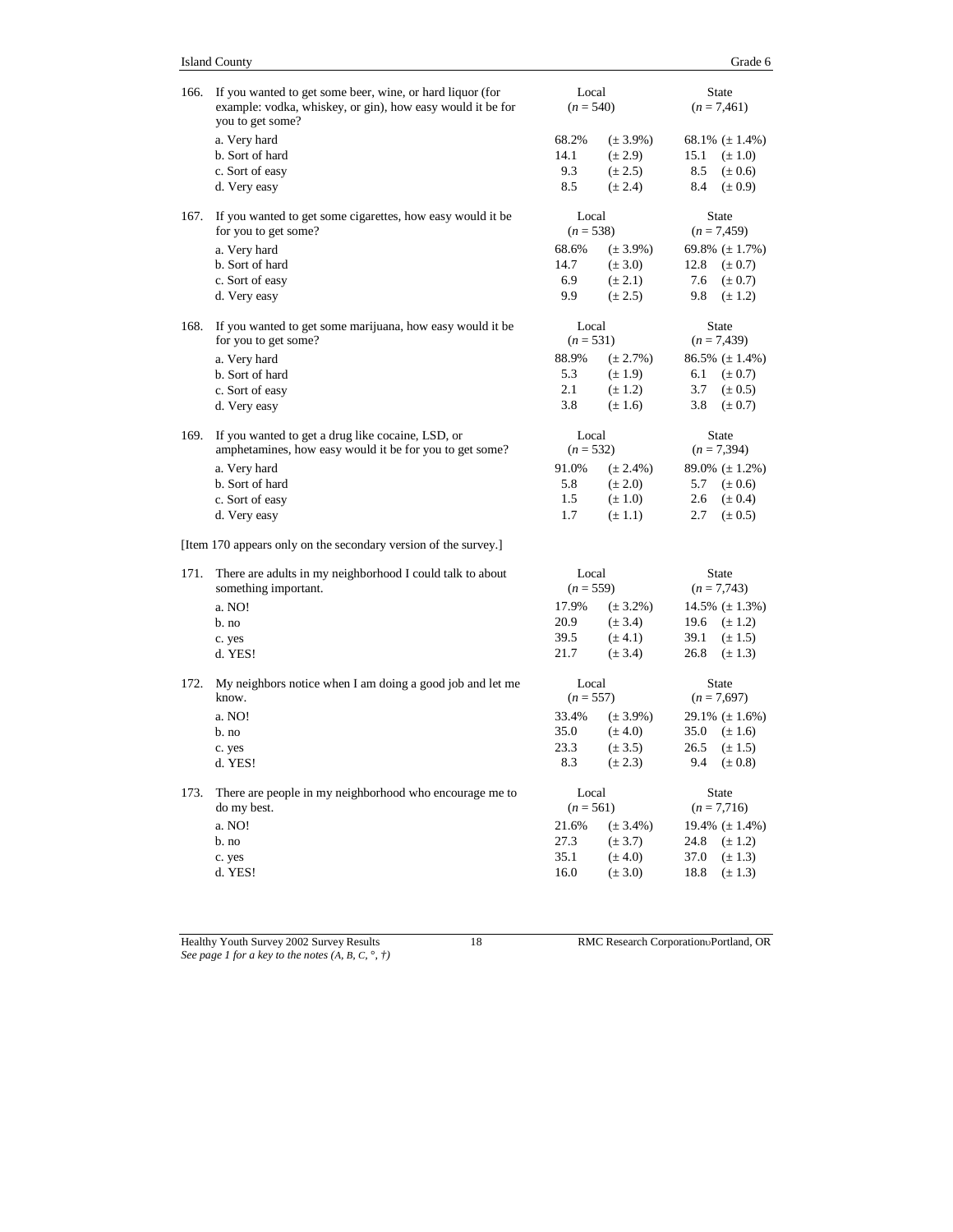| 174. | There are people in my neighborhood who are proud of me                                            | Local                |                              |                               | <b>State</b>                        |
|------|----------------------------------------------------------------------------------------------------|----------------------|------------------------------|-------------------------------|-------------------------------------|
|      | when I do something well.                                                                          | $(n = 555)$          |                              |                               | $(n = 7,692)$                       |
|      | a. NO!                                                                                             | 19.6%                | $(\pm 3.3\%)$                |                               | 19.2% $(\pm 1.2\%)$                 |
|      | b. no                                                                                              | 27.8<br>36.0         | $(\pm 3.7)$<br>$(\pm 4.0)$   | 26.1<br>38.1                  | $(\pm 1.3)$<br>$(\pm 1.3)$          |
|      | c. yes<br>d. YES!                                                                                  | 16.6                 | $(\pm 3.1)$                  | 16.6                          | $(\pm 1.2)$                         |
|      |                                                                                                    |                      |                              |                               |                                     |
|      | Which of the following activities do you regularly participate in:                                 |                      |                              |                               |                                     |
|      |                                                                                                    | Local                |                              | <b>State</b>                  |                                     |
| 175. | Sports teams?                                                                                      | $(n = 558)$          |                              |                               | $(n = 7, 710)$                      |
|      | a. Yes                                                                                             | 61.7%                | $(\pm 4.0\%)$                |                               | 67.1% $(\pm 2.1\%)$                 |
|      | b. No, even though this activity is available                                                      | 27.4<br>10.9         | $(\pm 3.7)$                  | 23.7                          | $(\pm 1.3)$                         |
|      | c. No, because this activity is not available                                                      |                      | $(\pm 2.6)$                  | 9.3                           | $(\pm 1.2)$                         |
| 176. | Scouting (such as Cub Scouts, Boy Scouts, Girl Scouts,<br>Brownies, Camp Fire Boys & Girls, etc.)? | Local<br>$(n = 552)$ |                              |                               | <b>State</b><br>$(n = 7,588)$       |
|      | a. Yes                                                                                             | 18.1%                | $(\pm 3.2\%)$                |                               | 16.1% $(\pm 1.4\%)$                 |
|      | b. No, even though this activity is available                                                      | 71.0                 | $(\pm 3.8)$                  | 70.8                          | $(\pm 1.4)$                         |
|      | c. No, because this activity is not available                                                      | 10.9                 | $(\pm 2.6)$                  | 13.1                          | $(\pm 1.2)$                         |
|      |                                                                                                    | Local                |                              |                               | <b>State</b>                        |
| 177. | Arts groups (such as art, music, drama, dance, etc.)?                                              | $(n = 559)$          |                              |                               | $(n = 7,619)$                       |
|      | a. Yes                                                                                             | 46.3%                | $(\pm 4.1\%)$                |                               | 48.6% $(\pm 2.4\%)$                 |
|      | b. No, even though this activity is available                                                      | 42.6                 | $(\pm 4.1)$                  | 39.9                          | $(\pm 2.1)$                         |
|      | c. No, because this activity is not available                                                      | 11.1                 | $(\pm 2.6)$                  | 11.5                          | $(\pm 0.9)$                         |
| 178. | Service or social clubs (such as Boys and Girls Clubs, 4-H)                                        | Local<br>$(n = 553)$ |                              |                               | <b>State</b>                        |
|      | Clubs, church youth groups, etc.)?                                                                 |                      |                              |                               | $(n = 7, 557)$                      |
|      | a. Yes                                                                                             | 40.7%                | $(\pm 4.1\%)$                |                               | $35.6\%~(\pm 1.7\%)$                |
|      | b. No, even though this activity is available<br>c. No, because this activity is not available     | 49.6<br>9.8          | $(\pm 4.2)$<br>$(\pm 2.5)$   | 51.3<br>13.2                  | $(\pm 1.4)$<br>$(\pm 1.0)$          |
|      | <b>School Domain</b>                                                                               |                      |                              |                               |                                     |
|      |                                                                                                    |                      |                              |                               |                                     |
| 179. | How often do you feel the schoolwork you are assigned is<br>meaningful and important?              | Local<br>$(n = 566)$ |                              | <b>State</b><br>$(n = 7,788)$ |                                     |
|      |                                                                                                    |                      |                              |                               |                                     |
|      | a. Almost always<br>b. Often                                                                       | 29.9%<br>26.3        | $(\pm 3.8\%)$<br>$(\pm 3.6)$ | 26.4                          | $33.3\%~(\pm 1.4\%)$<br>$(\pm 1.3)$ |
|      | c. Sometimes                                                                                       | 27.7                 | $(\pm 3.7)$                  | 27.6                          | $(\pm 1.1)$                         |
|      | d. Seldom                                                                                          | 11.8                 | $(\pm 2.7)$                  | 8.5                           | $(\pm 0.6)$                         |
|      | e. Never                                                                                           | 4.2                  | $(\pm 1.7)$                  | 4.3                           | $(\pm 0.6)$                         |
|      |                                                                                                    | Local                |                              |                               | <b>State</b>                        |
| 180. | How interesting are most of your courses to you?                                                   | $(n = 548)$          |                              |                               | $(n = 7,642)$                       |
|      | a. Very interesting and stimulating                                                                | 14.1%                | $(\pm 2.9\%)$                |                               | $15.2\%~(\pm 1.1\%)$                |
|      | b. Quite interesting                                                                               | 36.3                 | $(\pm 4.0)$                  | 37.1                          | $(\pm 1.3)$                         |
|      | c. Fairly interesting                                                                              | 35.2                 | $(\pm 4.0)$                  | 31.2                          | $(\pm 1.2)$                         |
|      | d. Slightly dull                                                                                   | 9.7                  | $(\pm 2.5)$                  | 11.6                          | $(\pm 1.0)$                         |
|      | e. Very dull                                                                                       | 4.7                  | $(\pm 1.8)$                  | 4.9                           | $(\pm 0.7)$                         |

*See page 1 for a key to the notes (A, B, C,* °*, †)*

Healthy Youth Survey 2002 Survey Results 19 RMC Research CorporationPortland, OR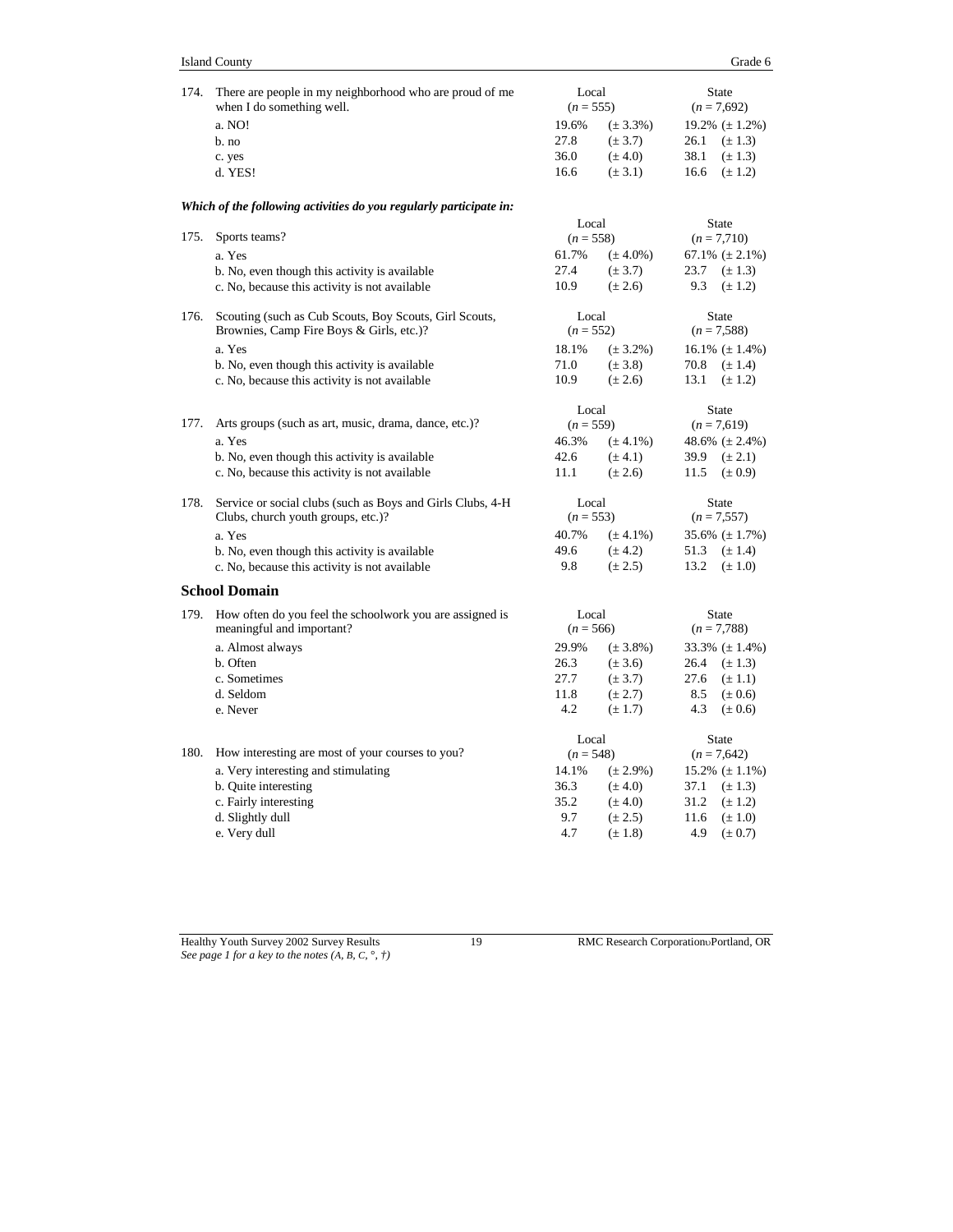| Island County | Grade 6 |
|---------------|---------|
|---------------|---------|

| 181. | How important do you think the things you are learning in           | Local       |               | <b>State</b>        |  |
|------|---------------------------------------------------------------------|-------------|---------------|---------------------|--|
|      | school are going to be for you later in life?                       | $(n = 572)$ |               | $(n = 7,803)$       |  |
|      | a. Very important                                                   | 55.4%       | $(\pm 4.1\%)$ | 56.6% $(\pm 2.1\%)$ |  |
|      | b. Quite important                                                  | 28.5        | $(\pm 3.7)$   | 26.8<br>$(\pm 1.5)$ |  |
|      | c. Fairly important                                                 | 10.0        | $(\pm 2.5)$   | 11.7<br>$(\pm 1.0)$ |  |
|      | d. Slightly important                                               | 4.6         | $(\pm 1.7)$   | 3.8<br>$(\pm 0.5)$  |  |
|      | e. Not at all important                                             | 1.6         | $(\pm 1.0)$   | 1.0<br>$(\pm 0.2)$  |  |
|      | Think back over the past year in school. How often did you:         |             |               |                     |  |
|      |                                                                     | Local       |               | State               |  |
| 182. | Enjoy being in school?                                              | $(n = 576)$ |               | $(n = 7,896)$       |  |
|      | a. Never                                                            | 6.3%        | $(\pm 2.0\%)$ | 6.6% $(\pm 0.9\%)$  |  |
|      | b. Seldom                                                           | 7.1         | $(\pm 2.1)$   | 6.9<br>$(\pm 0.7)$  |  |
|      | c. Sometimes                                                        | 31.8        | $(\pm 3.8)$   | 29.3<br>$(\pm 1.2)$ |  |
|      | d. Often                                                            | 26.0        | $(\pm 3.6)$   | 24.8<br>$(\pm 1.4)$ |  |
|      | e. Almost always                                                    | 28.8        | $(\pm 3.7)$   | 32.4<br>$(\pm 1.4)$ |  |
|      | [Item 183 appears only on the secondary version of the survey.]     |             |               |                     |  |
|      |                                                                     | Local       |               | State               |  |
| 184. | Try to do your best work in school?                                 | $(n = 571)$ |               | $(n = 7,829)$       |  |
|      | a. Never                                                            | 0.2%        | $(\pm 0.3\%)$ | $1.0\%~(\pm 0.2\%)$ |  |
|      | b. Seldom                                                           | 0.4         | $(\pm 0.5)$   | 1.4<br>$(\pm 0.3)$  |  |
|      | c. Sometimes                                                        | 5.4         | $(\pm 1.9)$   | 6.4<br>$(\pm 0.8)$  |  |
|      | d. Often                                                            | 17.7        | $(\pm 3.1)$   | 17.4<br>$(\pm 0.8)$ |  |
|      | e. Almost always                                                    | 76.4        | $(\pm 3.5)$   | 73.9<br>$(\pm 1.3)$ |  |
|      | [Items 185–190 appear only on the secondary version of the survey.] |             |               |                     |  |
| 191. | $My teacher(s)$ notices when I am doing a good job and lets         | Local       |               | State               |  |
|      | me know about it.                                                   | $(n = 563)$ |               | $(n = 7,832)$       |  |
|      | a. NO!                                                              | 4.6%        | $(\pm 1.7\%)$ | 5.3% $(\pm 0.7\%)$  |  |
|      | b. no                                                               | 14.9        | $(\pm 2.9)$   | 15.1<br>$(\pm 1.3)$ |  |
|      | c. yes                                                              | 57.7        | $(\pm 4.1)$   | 55.2<br>$(\pm 1.4)$ |  |
|      | d. YES!                                                             | 22.7        | $(\pm 3.5)$   | 24.4<br>$(\pm 1.7)$ |  |
| 192. | The school lets my parents know when I have done                    | Local       |               | State               |  |
|      | something well.                                                     | $(n = 552)$ |               | $(n = 7, 737)$      |  |
|      | a. NO!                                                              | 13.4%       | $(\pm 2.8\%)$ | 14.6% $(\pm 1.0\%)$ |  |
|      | b. no                                                               | 39.7        | $(\pm 4.1)$   | 35.4<br>$(\pm 1.4)$ |  |
|      | c. yes                                                              | 36.6        | $(\pm 4.0)$   | 37.3<br>$(\pm 1.6)$ |  |
|      | d. YES!                                                             | 10.3        | $(\pm 2.5)$   | 12.8<br>$(\pm 0.9)$ |  |
|      |                                                                     | Local       |               | State               |  |
| 193. | I feel safe at my school.                                           | $(n = 569)$ |               | $(n = 7,842)$       |  |
|      | a. NO! <sup>A,C</sup> / Definitely NOT true <sup>B</sup>            | 3.9%        | $(\pm 1.6\%)$ | 3.0% $(\pm 0.5\%)$  |  |
|      | b. no <sup>A,C</sup> / Mostly not true <sup>B</sup>                 | 6.5         | $(\pm 2.0)$   | 7.0<br>$(\pm 0.7)$  |  |
|      | c. yes <sup>A,C</sup> / Mostly true <sup>B</sup>                    | 48.7        | $(\pm 4.1)$   | 47.4<br>$(\pm 1.9)$ |  |

c. yes<sup>A,C</sup> / Mostly true<sup>B</sup>

d. YES! <sup>A,C</sup> / Definitely true<sup>B</sup>

Healthy Youth Survey 2002 Survey Results 20 RMC Research Corporation Portland, OR

41.0  $(\pm 4.0)$  42.6  $(\pm 2.2)$ 

47.4  $(\pm 1.9)$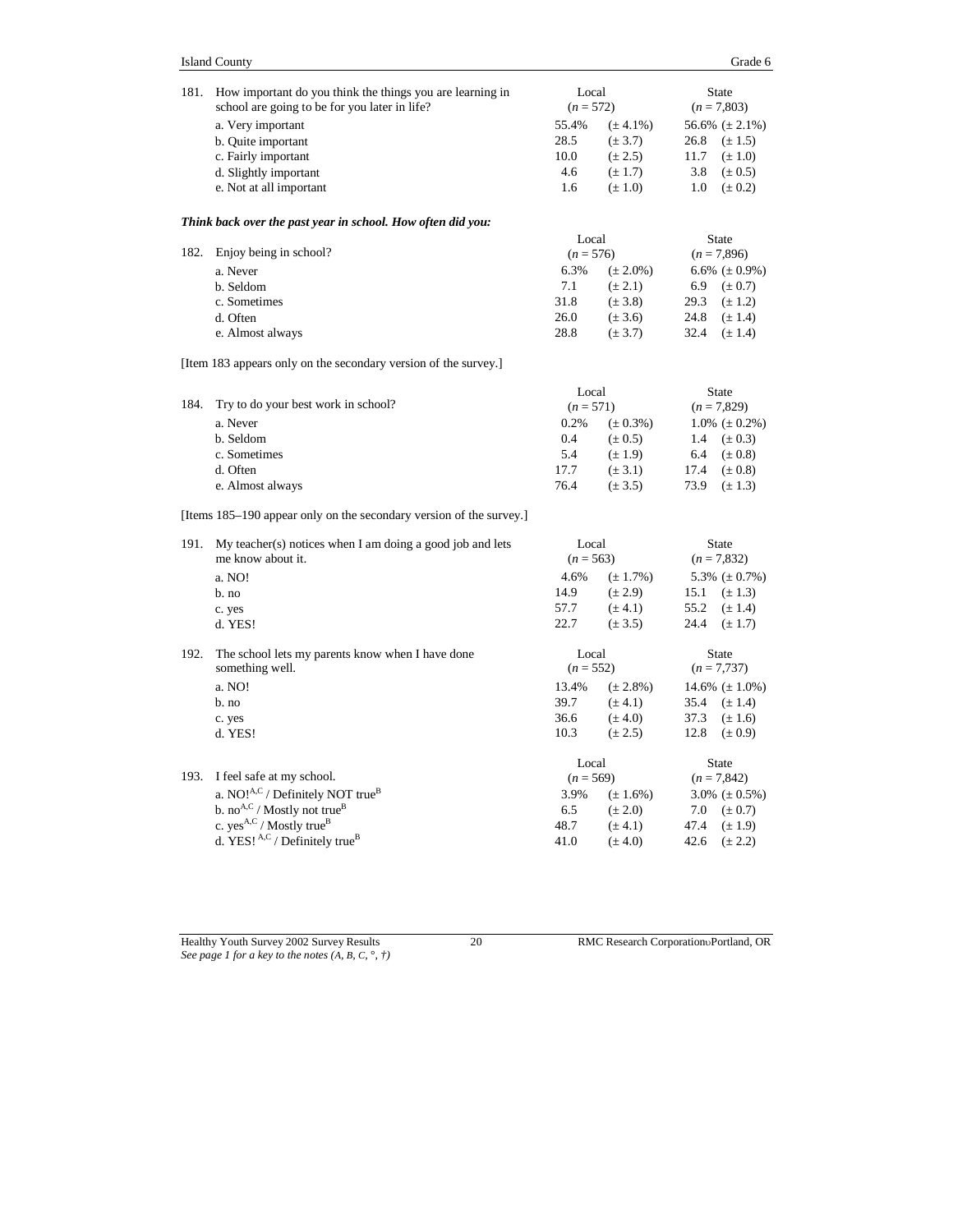| 194. | My teachers praise me when I work hard in school.                                    | Local<br>$(n = 536)$ |               | <b>State</b><br>$(n = 7,622)$ |  |
|------|--------------------------------------------------------------------------------------|----------------------|---------------|-------------------------------|--|
|      | a. NO!                                                                               | 11.0%                | $(\pm 2.6\%)$ | 11.8% $(\pm 1.2\%)$           |  |
|      | b. no                                                                                | 31.2                 | $(\pm 3.9)$   | 28.5<br>$(\pm 1.5)$           |  |
|      | c. yes                                                                               | 45.9                 | $(\pm 4.2)$   | 46.4<br>$(\pm 1.5)$           |  |
|      | d. YES!                                                                              | 11.9                 | $(\pm 2.7)$   | 13.3<br>$(\pm 1.2)$           |  |
| 195. | Putting them all together, what were your grades (like) <sup>A,C</sup><br>last year? | Local<br>$(n = 534)$ |               | <b>State</b><br>$(n = 7,584)$ |  |
|      | a. Mostly As                                                                         | 35.2%                | $(\pm 4.1\%)$ | 42.2% $(\pm 2.6\%)$           |  |
|      | b. Mostly Bs                                                                         | 47.4                 | $(\pm 4.2)$   | 40.3<br>$(\pm 1.9)$           |  |
|      | c. Mostly Cs                                                                         | 12.6                 | $(\pm 2.8)$   | 12.7<br>$(\pm 1.3)$           |  |
|      | d. Mostly Ds                                                                         | 3.6                  | $(\pm 1.6)$   | $(\pm 0.5)$<br>2.9            |  |
|      | e. Mostly Fs                                                                         | 1.3                  | $(\pm 1.0)$   | 2.0<br>$(\pm 0.4)$            |  |
| 196. | Are your school grades better than the grades of most<br>students in your class?     | Local<br>$(n = 532)$ |               | <b>State</b><br>$(n = 7,571)$ |  |
|      | a. NO!                                                                               | 5.3%                 | $(\pm 1.9\%)$ | 7.4% $(\pm 0.9\%)$            |  |
|      | $b$ . no                                                                             | 30.5                 | $(\pm 3.9)$   | 29.9<br>$(\pm 1.3)$           |  |
|      | c. yes                                                                               | 48.9                 | $(\pm 4.3)$   | 49.3<br>$(\pm 1.8)$           |  |
|      | d. YES!                                                                              | 15.4                 | $(\pm 3.1)$   | 13.5<br>$(\pm 0.9)$           |  |

### **Peer and Individual Domain**

### *How much do you think people risk harming themselves if they:*

| a. No risk<br>3.5%<br>4.9% $(\pm 0.9\%)$<br>$(\pm 1.5\%)$<br>3.3<br>4.0<br>$(\pm 1.5)$<br>$(\pm 0.5)$<br>b. Slight risk<br>15.8<br>12.4<br>$(\pm 0.9)$<br>c. Moderate risk<br>$(\pm 3.1)$<br>67.8<br>d. Great risk<br>$(\pm 3.9)$<br>66.6<br>$(\pm 2.3)$<br>9.7<br>$(\pm 2.5)$<br>12.0<br>$(\pm 1.1)$<br>e. Not sure<br><b>State</b><br>Local<br>198.<br>Try marijuana once or twice?<br>$(n = 542)$<br>$(n = 7,261)$<br>7.8%<br>9.1% $(\pm 1.4\%)$<br>$(\pm 2.3\%)$<br>a. No risk<br>19.7<br>$(\pm 0.9)$<br>$(\pm 3.4)$<br>16.8<br>b. Slight risk<br>26.2<br>24.2<br>c. Moderate risk<br>$(\pm 3.7)$<br>$(\pm 1.5)$<br>34.9<br>37.3<br>$(\pm 4.0)$<br>$(\pm 1.6)$<br>d. Great risk<br>11.4<br>$(\pm 2.7)$<br>12.6<br>$(\pm 0.9)$<br>e. Not sure<br>Local<br><b>State</b><br>Smoke marijuana regularly?<br>199.<br>$(n = 7,256)$<br>$(n = 544)$<br>6.1%<br>7.2% $(\pm 1.2\%)$<br>a. No risk<br>$(\pm 2.0\%)$<br>3.5<br>$(\pm 1.5)$<br>3.5<br>$(\pm 0.5)$<br>b. Slight risk | 197. | Smoke one or more packs of cigarettes per day? |      | Local<br>$(n = 546)$ |      | <b>State</b><br>$(n = 7,327)$ |
|----------------------------------------------------------------------------------------------------------------------------------------------------------------------------------------------------------------------------------------------------------------------------------------------------------------------------------------------------------------------------------------------------------------------------------------------------------------------------------------------------------------------------------------------------------------------------------------------------------------------------------------------------------------------------------------------------------------------------------------------------------------------------------------------------------------------------------------------------------------------------------------------------------------------------------------------------------------------------|------|------------------------------------------------|------|----------------------|------|-------------------------------|
|                                                                                                                                                                                                                                                                                                                                                                                                                                                                                                                                                                                                                                                                                                                                                                                                                                                                                                                                                                            |      |                                                |      |                      |      |                               |
|                                                                                                                                                                                                                                                                                                                                                                                                                                                                                                                                                                                                                                                                                                                                                                                                                                                                                                                                                                            |      |                                                |      |                      |      |                               |
|                                                                                                                                                                                                                                                                                                                                                                                                                                                                                                                                                                                                                                                                                                                                                                                                                                                                                                                                                                            |      |                                                |      |                      |      |                               |
|                                                                                                                                                                                                                                                                                                                                                                                                                                                                                                                                                                                                                                                                                                                                                                                                                                                                                                                                                                            |      |                                                |      |                      |      |                               |
|                                                                                                                                                                                                                                                                                                                                                                                                                                                                                                                                                                                                                                                                                                                                                                                                                                                                                                                                                                            |      |                                                |      |                      |      |                               |
|                                                                                                                                                                                                                                                                                                                                                                                                                                                                                                                                                                                                                                                                                                                                                                                                                                                                                                                                                                            |      |                                                |      |                      |      |                               |
|                                                                                                                                                                                                                                                                                                                                                                                                                                                                                                                                                                                                                                                                                                                                                                                                                                                                                                                                                                            |      |                                                |      |                      |      |                               |
|                                                                                                                                                                                                                                                                                                                                                                                                                                                                                                                                                                                                                                                                                                                                                                                                                                                                                                                                                                            |      |                                                |      |                      |      |                               |
|                                                                                                                                                                                                                                                                                                                                                                                                                                                                                                                                                                                                                                                                                                                                                                                                                                                                                                                                                                            |      |                                                |      |                      |      |                               |
|                                                                                                                                                                                                                                                                                                                                                                                                                                                                                                                                                                                                                                                                                                                                                                                                                                                                                                                                                                            |      |                                                |      |                      |      |                               |
|                                                                                                                                                                                                                                                                                                                                                                                                                                                                                                                                                                                                                                                                                                                                                                                                                                                                                                                                                                            |      |                                                |      |                      |      |                               |
|                                                                                                                                                                                                                                                                                                                                                                                                                                                                                                                                                                                                                                                                                                                                                                                                                                                                                                                                                                            |      |                                                |      |                      |      |                               |
|                                                                                                                                                                                                                                                                                                                                                                                                                                                                                                                                                                                                                                                                                                                                                                                                                                                                                                                                                                            |      |                                                |      |                      |      |                               |
|                                                                                                                                                                                                                                                                                                                                                                                                                                                                                                                                                                                                                                                                                                                                                                                                                                                                                                                                                                            |      |                                                |      |                      |      |                               |
|                                                                                                                                                                                                                                                                                                                                                                                                                                                                                                                                                                                                                                                                                                                                                                                                                                                                                                                                                                            |      |                                                |      |                      |      |                               |
|                                                                                                                                                                                                                                                                                                                                                                                                                                                                                                                                                                                                                                                                                                                                                                                                                                                                                                                                                                            |      |                                                |      |                      |      |                               |
|                                                                                                                                                                                                                                                                                                                                                                                                                                                                                                                                                                                                                                                                                                                                                                                                                                                                                                                                                                            |      | c. Moderate risk                               | 12.7 | $(\pm 2.8)$          | 10.8 | $(\pm 0.7)$                   |
| 71.0<br>$(\pm 2.3)$<br>$(\pm 3.8)$<br>68.9<br>d. Great risk                                                                                                                                                                                                                                                                                                                                                                                                                                                                                                                                                                                                                                                                                                                                                                                                                                                                                                                |      |                                                |      |                      |      |                               |
| 6.8<br>$(\pm 2.1)$<br>9.6<br>$(\pm 0.8)$<br>e. Not sure                                                                                                                                                                                                                                                                                                                                                                                                                                                                                                                                                                                                                                                                                                                                                                                                                                                                                                                    |      |                                                |      |                      |      |                               |

*See page 1 for a key to the notes (A, B, C,* °*, †)*

Healthy Youth Survey 2002 Survey Results 21 RMC Research CorporationPortland, OR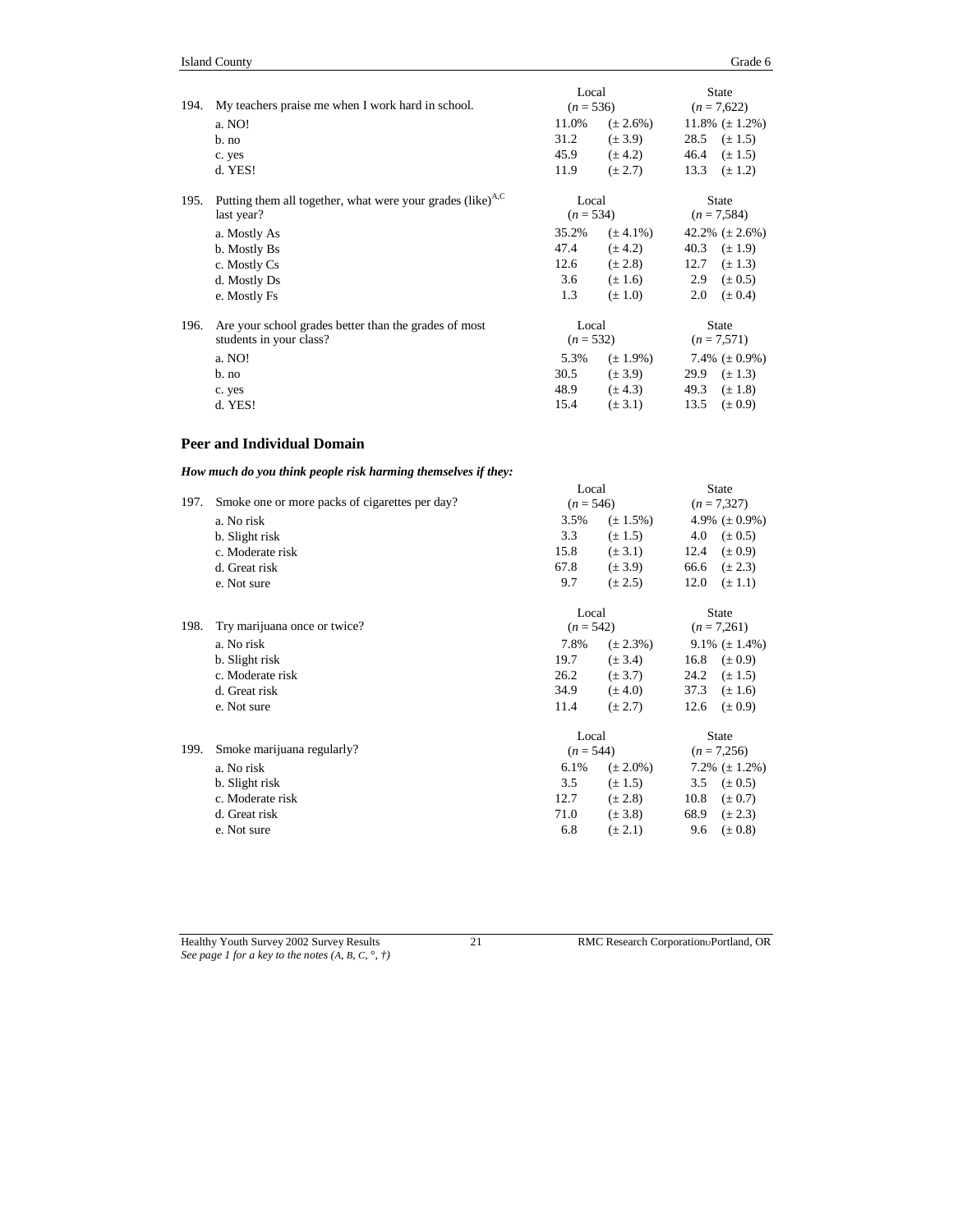| 200. | Take one or two drinks of an alcoholic beverage (wine, beer,<br>a shot, liquor) nearly every day?<br>a. No risk<br>b. Slight risk<br>c. Moderate risk<br>d. Great risk<br>e. Not sure | Local<br>$(n = 544)$<br>10.1%<br>24.3<br>30.3<br>27.2<br>8.1 | $(\pm 2.5\%)$<br>$(\pm 3.6)$<br>$(\pm 3.9)$<br>$(\pm 3.7)$<br>$(\pm 2.3)$ | 21.3<br>27.9<br>26.9<br>10.0  | <b>State</b><br>$(n = 7,241)$<br>13.9% $(\pm 1.5\%)$<br>$(\pm 1.0)$<br>$(\pm 1.5)$<br>$(\pm 1.6)$<br>$(\pm 0.8)$ |
|------|---------------------------------------------------------------------------------------------------------------------------------------------------------------------------------------|--------------------------------------------------------------|---------------------------------------------------------------------------|-------------------------------|------------------------------------------------------------------------------------------------------------------|
|      | [Items 201–213 appear only on the secondary version of the survey.]                                                                                                                   |                                                              |                                                                           |                               |                                                                                                                  |
| 214. | Have you ever, even once in your lifetime smoked<br>marijuana?<br>a. Yes<br>b. No                                                                                                     | Local<br>$(n = 555)$<br>2.2%<br>97.8                         | $(\pm 1.2\%)$<br>$(\pm 1.2)$                                              | 96.6                          | <b>State</b><br>$(n = 7,589)$<br>3.4% $(\pm 0.5\%)$<br>$(\pm 0.5)$                                               |
|      | [Items 215 and 216 appear only on the secondary version of the survey.]                                                                                                               |                                                              |                                                                           |                               |                                                                                                                  |
| 217. | Have you ever, even once in your lifetime had more than a<br>sip or two of beer, wine, or hard liquor (for example: vodka,<br>whiskey, or gin)?                                       | Local<br>$(n = 553)$                                         |                                                                           |                               | <b>State</b><br>$(n = 7,587)$                                                                                    |
|      | a. Yes<br>b. No                                                                                                                                                                       | 31.5%<br>68.5                                                | $(\pm 3.9\%)$<br>$(\pm 3.9)$                                              | 67.4                          | $32.7\%~(\pm 1.9\%)$<br>$(\pm 1.9)$                                                                              |
|      | [Items 218 and 228 appear only on the secondary version of the survey.]                                                                                                               |                                                              |                                                                           |                               |                                                                                                                  |
|      | How wrong do you think it is for someone your age to:                                                                                                                                 |                                                              |                                                                           |                               |                                                                                                                  |
| 229. | Drink beer, wine, or hard liquor (for example: vodka,<br>whiskey, or gin) regularly?                                                                                                  | Local<br>$(n = 546)$                                         |                                                                           | <b>State</b><br>$(n = 7,278)$ |                                                                                                                  |
|      | a. Very wrong<br>b. Wrong<br>c. A little bit wrong<br>d. Not wrong at all                                                                                                             | 83.9%<br>11.5<br>3.5<br>1.1                                  | $(\pm 3.1\%)$<br>$(\pm 2.7)$<br>$(\pm 1.5)$<br>$(\pm 0.9)$                | 13.2<br>3.7<br>1.5            | $81.6\%~(\pm 1.3\%)$<br>$(\pm 0.9)$<br>$(\pm 0.4)$<br>$(\pm 0.3)$                                                |
|      |                                                                                                                                                                                       | Local                                                        |                                                                           |                               | <b>State</b>                                                                                                     |
| 230. | Smoke cigarettes?<br>a. Very wrong<br>b. Wrong<br>c. A little bit wrong<br>d. Not wrong at all                                                                                        | $(n = 545)$<br>87.3%<br>9.7<br>1.7<br>1.3                    | $(\pm 2.8\%)$<br>$(\pm 2.5)$<br>$(\pm 1.1)$<br>$(\pm 0.9)$                | 11.1<br>2.2<br>1.2            | $(n = 7,283)$<br>$85.6\%~(\pm 1.1\%)$<br>$(\pm 0.9)$<br>$(\pm 0.4)$<br>$(\pm 0.2)$                               |
|      |                                                                                                                                                                                       | Local                                                        |                                                                           |                               | <b>State</b>                                                                                                     |
| 231. | Smoke marijuana?<br>a. Very wrong<br>b. Wrong<br>c. A little bit wrong<br>d. Not wrong at all                                                                                         | $(n = 544)$<br>93.6%<br>5.0<br>0.4<br>$1.1\,$                | $(\pm 2.1\%)$<br>$(\pm 1.8)$<br>$(\pm 0.5)$<br>$(\pm 0.9)$                | 5.5<br>1.5<br>1.2             | $(n = 7,253)$<br>91.9% $(\pm 0.8\%)$<br>$(\pm 0.6)$<br>$(\pm 0.3)$<br>$(\pm 0.3)$                                |
|      |                                                                                                                                                                                       | Local                                                        |                                                                           |                               | State                                                                                                            |
| 232. | Use LSD, cocaine, amphetamines, or another illegal drug?<br>a. Very wrong<br>b. Wrong<br>c. A little bit wrong<br>d. Not wrong at all                                                 | $(n = 542)$<br>95.6%<br>3.1<br>0.4<br>0.9                    | $(\pm 1.7\%)$<br>$(\pm 1.5)$<br>$(\pm 0.5)$<br>$(\pm 0.8)$                | 3.9<br>0.9<br>0.9             | $(n = 7,250)$<br>94.3% $(\pm 0.6\%)$<br>$(\pm 0.5)$<br>$(\pm 0.3)$<br>$(\pm 0.2)$                                |

Healthy Youth Survey 2002 Survey Results 22 RMC Research CorporationPortland, OR *See page 1 for a key to the notes (A, B, C,* °*, †)*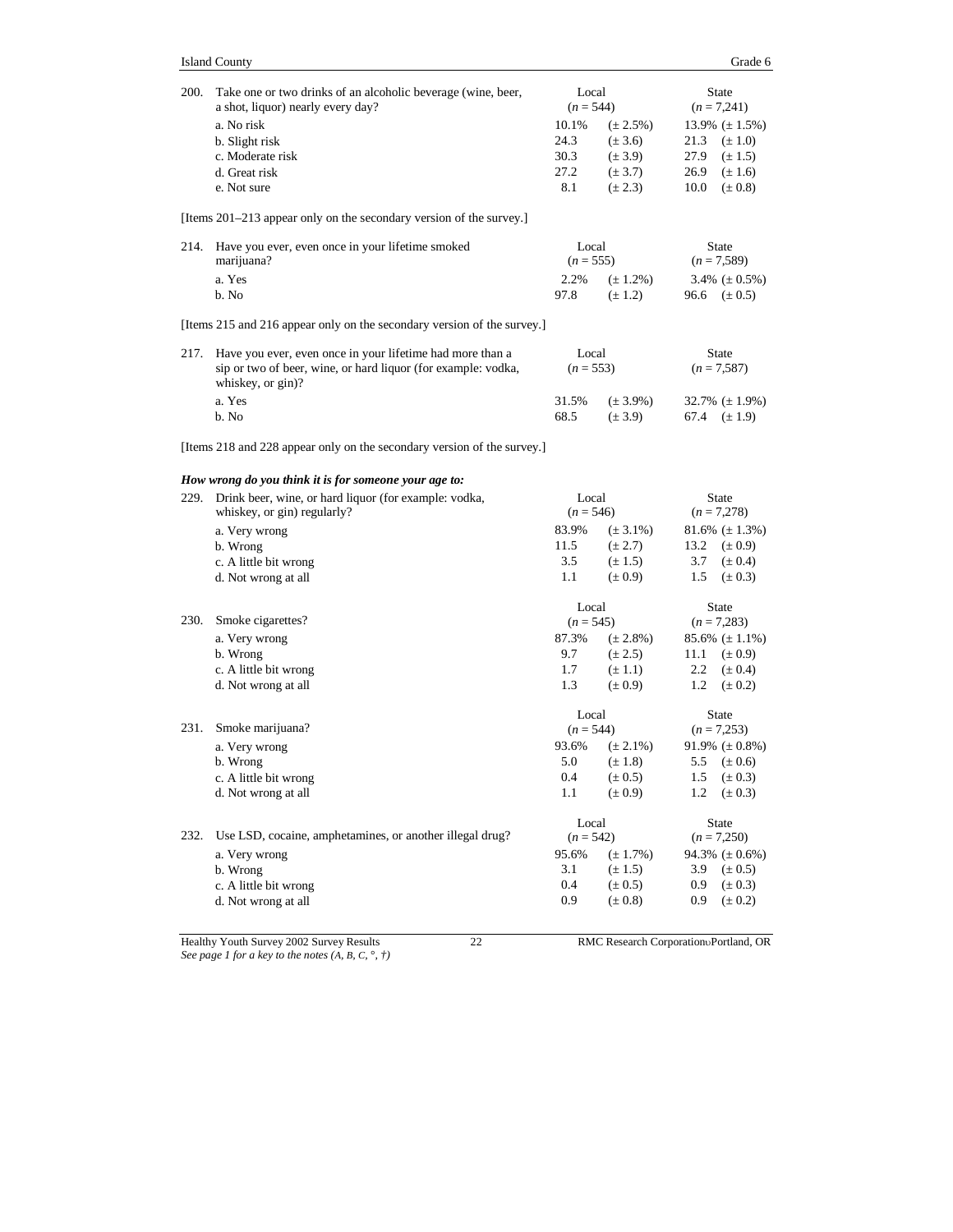[Items 233–239 appear only on the secondary version of the survey.]

#### **Family Domain**

[Items 240–243 appear only on the secondary version of the survey.]

### *The next set of questions asks about your family. When answering these questions, please think about the people you consider to be your family—parents, grandparents, aunts, uncles, etc.*

[Items 244–251 appear only on the secondary version of the survey.]

| 252. | My parents give me lots of chances to do fun things with<br>them. $T$ | Local<br>$(n = 6)$ |                            | <b>State</b><br>$(n=4,388)$ |                            |  |
|------|-----------------------------------------------------------------------|--------------------|----------------------------|-----------------------------|----------------------------|--|
|      | a. NO!                                                                | 83.3%              | $(\pm 29.8\%)$             |                             | 5.4% $(\pm 0.8\%)$         |  |
|      | $b$ . no                                                              | 0.0                | $(\pm 0.0)$                | 11.3                        | $(\pm 1.3)$                |  |
|      | c. yes                                                                | 0.0                | $(\pm 0.0)$                | 38.8                        | $(\pm 1.3)$                |  |
|      | d. YES!                                                               | 16.7               | $(\pm 29.8)$               | 44.5                        | $(\pm 1.8)$                |  |
| 253. | My parents ask me what I think before most family                     | Local              |                            |                             | <b>State</b>               |  |
|      | decisions affecting me are made. <sup>†</sup>                         | $(n=1)$            |                            |                             | $(n = 4,239)$              |  |
|      | a. NO!                                                                | $0.0\%$            | $(\pm 0.0\%)$              |                             | 8.2% $(\pm 1.1\%)$         |  |
|      | b. no                                                                 | 0.0                | $(\pm 0.0)$                | 18.1                        | $(\pm 1.7)$                |  |
|      | c. yes                                                                | 0.0                | $(\pm 0.0)$                | 39.7                        | $(\pm 1.8)$                |  |
|      | d. YES!                                                               | 100.0              | $(\pm 0.0)$                | 34.0                        | $(\pm 1.8)$                |  |
| 254. | If I had a personal problem, I could ask my mom or dad for            | Local              |                            |                             | State                      |  |
|      | help. <sup>†</sup>                                                    | $(n=0)$            |                            |                             | $(n=4,332)$                |  |
|      | a. NO!                                                                | $* * 96$           | $(\pm$ *.*%)               |                             | 4.6% $(\pm 0.8\%)$         |  |
|      | b. no                                                                 | $* *$              | $(\pm$ *.*)                | 6.1                         | $(\pm 0.8)$                |  |
|      | c. yes                                                                | * *                | $(\pm$ *.*)                |                             | 28.6 $(\pm 1.5)$           |  |
|      | d. YES!                                                               | * *                | $(\pm$ *.*)                | 60.7                        | $(\pm 1.9)$                |  |
| 255. | My parents notice when I am doing a good job and let me               | Local              |                            |                             | <b>State</b>               |  |
|      | know about it. $†$                                                    | $(n=0)$            |                            |                             | $(n = 4,324)$              |  |
|      | a. Never or almost never                                              | $*.*\%$            | $(\pm$ *.*%)               |                             | 5.0% ( $\pm$ 0.8%)         |  |
|      |                                                                       |                    |                            |                             |                            |  |
|      | b. Sometimes                                                          | $\ast$ $\ast$      | $(\pm$ *.*)                | 16.0 $(\pm 1.7)$            |                            |  |
|      | c. Often                                                              | $* *$              | $(\pm$ * *)                | 27.6                        | $(\pm 1.3)$                |  |
|      | d. All the time                                                       | * *                | $(\pm$ * *)                | 51.3                        | $(\pm 2.5)$                |  |
| 256. | How often do your parents tell you they're proud of you for           | Local              |                            |                             | <b>State</b>               |  |
|      | something you've done? <sup>†</sup>                                   | $(n=0)$            |                            |                             | $(n = 4,307)$              |  |
|      | a. Never or almost never                                              | $*.*\%$            | $(\pm$ *.*%)               |                             | 4.7% $(\pm 0.8\%)$         |  |
|      | b. Sometimes                                                          | * *                | $(\pm * * )$               |                             | 14.4 $(\pm 1.4)$           |  |
|      | c. Often                                                              | * *                | $(\pm$ * *)                | 32.1                        | $(\pm 2.0)$                |  |
|      | d. All the time                                                       | * *                | $(\pm$ * *)                | 48.8                        | $(\pm 2.7)$                |  |
|      |                                                                       | Local              |                            |                             | State                      |  |
| 257. | Do you enjoy spending time with your dad? <sup>†</sup>                | $(n=0)$            |                            |                             | $(n = 4,253)$              |  |
|      | a. NO!                                                                | $*$ * %            | $(\pm$ *.*%)               |                             | 4.0% $(\pm 0.8\%)$         |  |
|      | b. no                                                                 | $\ast\ast$         | $(\pm$ * *)                | 3.8                         | $(\pm 0.7)$                |  |
|      | c. yes<br>d. YES!                                                     | $* *$<br>* *       | $(\pm$ * *)<br>$(\pm$ * *) | 24.9<br>67.3                | $(\pm 1.6)$<br>$(\pm 2.0)$ |  |

Healthy Youth Survey 2002 Survey Results 23 RMC Research Corporation Portland, OR *See page 1 for a key to the notes (A, B, C,* °*, †)*